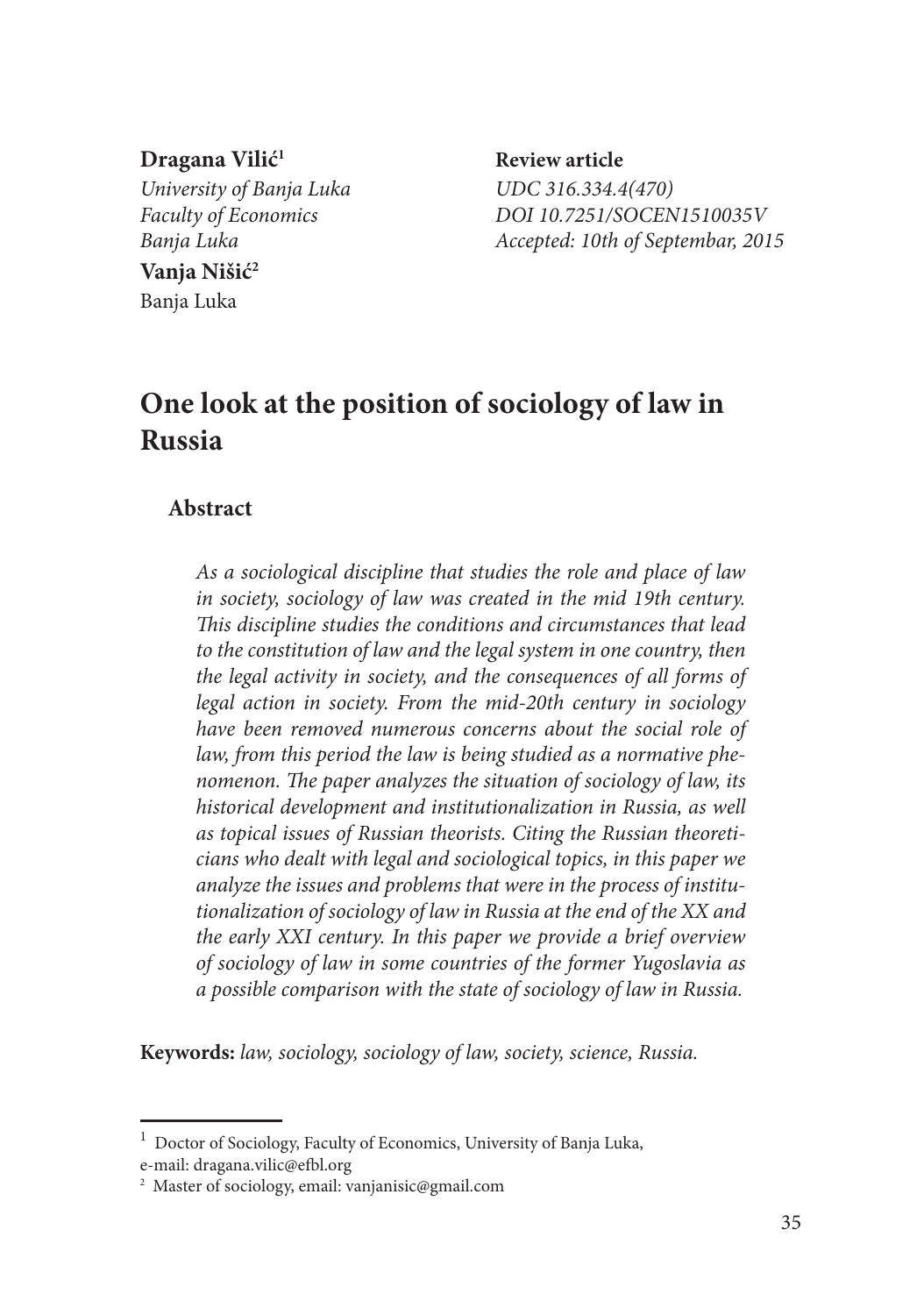As a result of the development of sociology as a science and the expansion of its research subject, there were constituted more special and individual studies that explore specific social fields, including sociology of law. This micro-sociological discipline was developed in the mid 19th century in the context of political sociology as a special sociology, and studies the place and role of law in society, the content of legal norms, the way they are applied.<sup>3</sup> Sociology of law studies the conditions and circumstances that lead to the constitution of law and the legal system in a country, then a legal activity in one country (theoretical and practical), and the consequences of all forms of legal action in society.4 On the one hand, it studies the social side of law, the influence of various social factors (economic, political, cultural) on the law and its key aspects (the concept of law, the origin of law, the character of legal norms, etc.), and on the other hand, the way the law influences the society (man, the structure of society and the trends in society).<sup>5</sup> The physiognomy of the sociology of law has been affected by certain tendencies in the development of legal theories: the legal theory ("social rights") by which the legal order of society differs from state law (except the state, there are other social forces that create the law - churches, corporations, etc.) and "control theory"

<sup>&</sup>lt;sup>3</sup> Before the advent of sociology of law the only theoretical framework for explaining the law was in the field of philosophy of law (most often, those were the legal theories). Even in the ancient times, in the works of Greek philosophers we found efforts to bring the law in a particular relationship with the society/state (sophists, Herodotus, Plutarch, Tacitus, Aristotle). In the theories of the social contract in the 17th century we find the roots of the sociology of law, as well as in the theoretical approach of Montesquieu in the 18th century, which puts laws in relation to social facts. The impetus for the development of the sociology of law from the beginning to the middle of the 19th century gave the criminological research by French and Italian researchers, as well as the insights of the German historical school of law and the empirical body of legal history and legal etiology of this period. Ivan Šijaković and Dragana Vilić, *Sociology for lawyers*, Banja Luka: Association of Sociologists Banja Luka, 2013, p. 305. 4 Sociological analysis of law is based on three basic theoretical principles: the first relates to

the nature of law observed from a sociological perspective (the law is experiential phenomena and all the characteristics of law are arising from the specificity of human nature and life in the community); second principle relates to the structure of law observed from a sociological perspective (law is broader than the legal rules, it can not be reduced to the rank of norms, laws and other general and individual acts, but in addition to them, equal elements in the structure of law are social factors of law - social relations, certain values, etc.; and the third principle concerns the law as experiential, complex and development unit. Saša Bovan, *Sociology of law*, in: Milovan Mitrović and Saša Bovan, *Fundamentals of sociology and sociology of law*, Belgrade: Official Jornal, 2009., p. 230 – 231.

<sup>5</sup> Saša Bovan, *The Same.*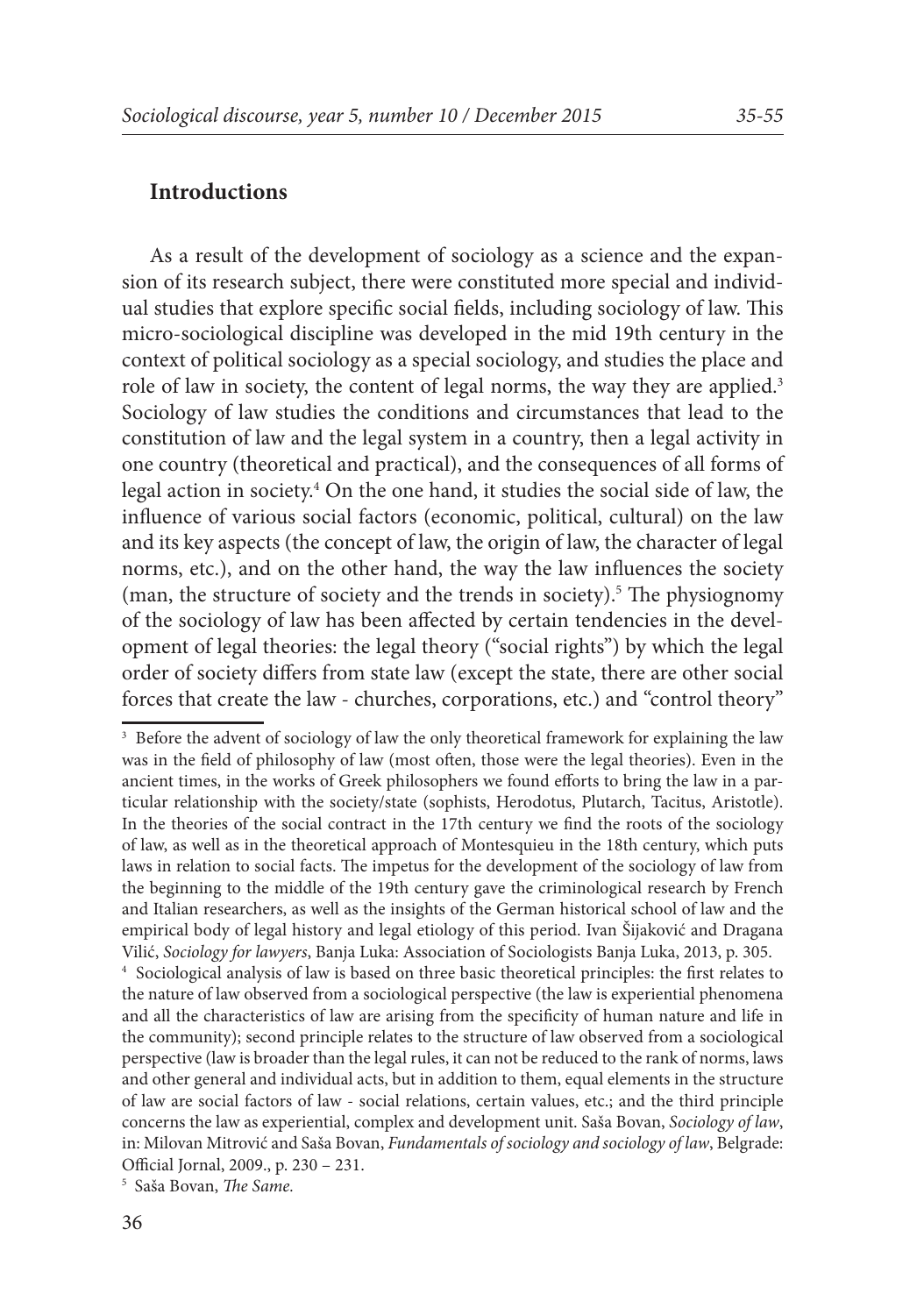developed in the US (E.A. Ross) by which the law is one of the techniques of social control. The conditions for the development of the sociology of law as a systematic and methodological constituted discipline were created at the end of the 19th century and beginning of the 20th century in the European region (Durkheim, Weber, Ehrlich, Digi, Gurvich) and the American region (Ross, Holmes, etc.).<sup>6</sup>

Since the mid-20th century the law is studied as a normative phenomenon (in the application on the social facts of social life exerts its specificity, as well as problems), with which were removed many doubts in the sociology of law in connection with the social role of law.<sup>7</sup>

The most important characteristic of the sociology of law after the Second World War is a wide and comprehensive institutionalization (establishment of committees, institutes, departments, sections and magazines in this field).8

Significant progress of the sociology of law in the world, especially in the Anglo-Saxon linguistic, social and theoretical space was created in the previous three decades. The subject of study and research is constantly expanding - it includes new problems, issues, phenomena and activities which can be classified in the field of law and its relationship with other elements of society. This sociological discipline is increasingly included in the structure of the legal system, it studies its inner fact, follows some of its parts through the prism of social relations, it directs its attention to the practice of law, legal events, as well as the consequences of legal decisions.<sup>9</sup> Thus, in the modern period, its case focuses on six key issues: the origin of law, the concept of law, the functions of law, the creation of law, the application of law, the legal profession, and it is noticeable the differentiation within this discipline in accordance with specific areas of law (sociology of criminal law, sociology of civil rights, etc.). Although the division of theoretical and empirical research, is not expressed as in the previous period, in contemporary sociology of law it still survives.10

<sup>6</sup> Saša Bovan, *The Same*, p. 253.

<sup>7</sup>  *Sociology of law*, Aleksandar Molnar, *The Dictionary of Sociology*, Belgrade: Institute for Textbooks, 2007, p. 558.

<sup>8</sup> Saša Bovan, *Sociology of Law*, in: Milovan Mitrović and Saša Bovan, *Fundamentals of sociology and sociology of law*, Belgrade: Official Jornal, 2009, p. 258.

<sup>9</sup> Ivan Šijaković and Dragana Vilić, *Sociology for lawyers*, Banja Luka: Association of Sociologists Banja Luka, 2013, p. 335.

<sup>&</sup>lt;sup>10</sup> There are a number of circumstances that hinder the development of sociology of law in the future (slight closing of the sociology of law at the national frameworks, lack of a sufficient number of sociologists in this field, the existence of distrust towards this discipline in the academic community, etc.). Saša Bovan, *Sociology of Law*, in: Milovan Mitrović and Saša Bovan, *Fundamentals of Sociology and Sociology of Law*, Belgrade: Official Jornal, 2009, p. 258 – 259.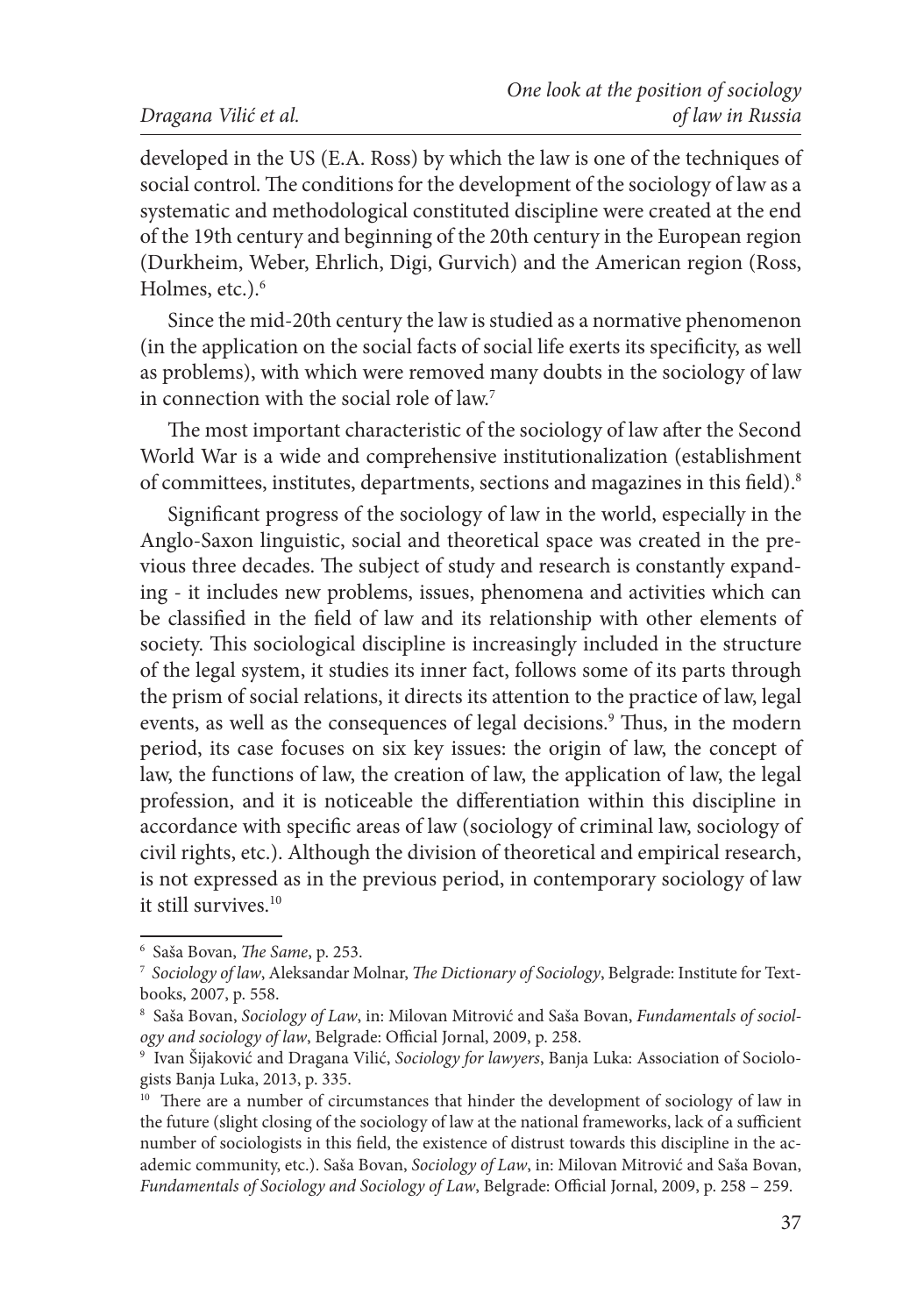In the Balkans a significant contribution to the sociology of law gave Valtazar Bogišić, guided by the basic postulates of historical-legal school, and Sreten Vukosavljević, who in his study compared the customs and the positive law.11 In the former Yugoslavia, between the two world wars, several teachers at the Faculty of Law in Belgrade (Jovan Đorđević, Radomir Lukić, Božidar Marković) gave a contribution to the sociology of law, whose main feature was the development of the theory of social law modeled on the French orientation in the sociology of law without relevant empirical research. The postwar period in this area was not fruitful for the development of this discipline, and only with the empirical studies of self-management law and the judicial system conducted in the seventies and the eighties of the last century have been noticed the attempts of restoring this discipline. These efforts have not given a great contribution in terms of rehabilitation of sociology of law in this area. The subject of Sociology of Law, whose status is the "election" existed from 1935 on the Faculty of Law in Belgrade, where was founded the Department of Sociology and the Society for legal philosophy and sociology. The work of this Society was restored after the sixties, and the work of the Yugoslav Association for Theory, Sociology and Philosophy of Law began in the 1996 in Belgrade, and after the 2000 its work was very quiet. As at the institutional level, the literature in the field of sociology of law in this area is scarce. Contribution to the development of sociology of law gave the Serbian Academy of Sciences and Arts and the Yugoslav Academy of Arts and Sciences - they have published a number of papers relevant to this area.12 The period after the Second World War was marked in the Serbian (and the Yugoslav) law by leaving the tradition of legal meetings with the developed European cultures - the interruption with the democratic legal culture of Europe. This was caused by ideological and political reasons - self-sufficiency and "closeness" of the self-governing socialist legal culture. In this semicentennial period is not possible to clearly identify the works in the field of sociology of law, as they are often blurred with the legal-theoretical analysis or the legal-philosophical content. Even today in the legal and cultural space in Serbia and in the former Yugoslavia it is not developed the scientific production in the field of sociology of law.13 While in some European legal cultures sociology of law

<sup>11</sup> Aleksandar Molnar, *Society and rights*, Book 2, Novi Sad: visio mundi, 1994.

<sup>12</sup> Saša Bovan, *Fundamentals of Sociology of Law*, Belgrade: Faculty of Law, University of Belgrade, 2015.

<sup>&</sup>lt;sup>13</sup> Rudolf Legradić, professor at Belgrade, Skopje and Zagreb University, published the first post-war textbook the Sociology of Law (University book, Belgrade, 1965). Тhе Book of Professor Ljubomir Tadić Object of Legal Sciences of the current academician (Institute of Social Sciences, Belgrade, 1966), expresses the author's sensibility to the modern legal sociological jurisprudence and prominent representatives of the European legal - sociological thought. Two decades later, at the same time is published the work of Slovenian authors Igličar A. Introduc-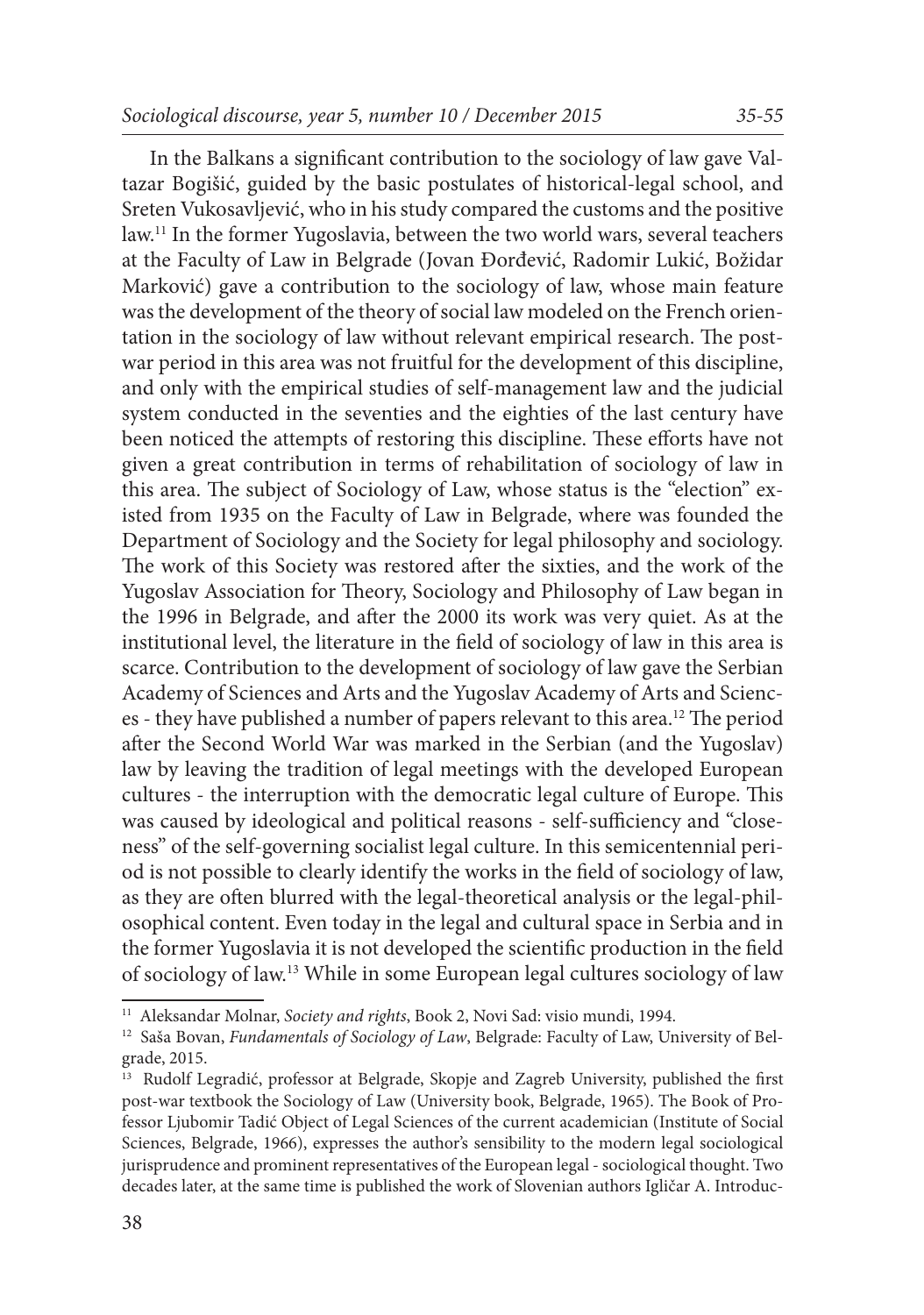was developed, in our region it was more than half of a century repressed and marginalized - even in the post-socialist period it does not have the scientific and analytical desirability, and it is distant from the basics of law: legislation, law enforcement, adjudication by the law, imprisonment, corruption, privatization process and the like.<sup>14</sup>

In this region there are translations of the key works of the sociology of law authors: Renner, Durkheim, Weber, Duguit, Pashukanis, Gurvitch, and the like<sup>15</sup>

In the academic legal area of Yugoslavia dominated the integralistic views on the law, where there was a disciplinary and discursive openness and connection between sociology and law.

In Bosnia and Herzegovina, after the breakup of Yugoslavia, normative pattern of (re)construction becomes dominant in terms of identity of law, which resulted in the loss of the status of the science of law in the academic area of BiH. Doctoral thesis "Specific methods in the methodology of law and the creation of law" of the Vjekoslav Miličić, defended in 1990 at the University of Sarajevo was one of the last integral works. However, today in BiH, as Samir Forić notes, we can not "talk about the existence of scientific communication between the law and sociology as integralism is no longer topical,

tion to the Sociology of Law (Ljubljana, 1986) and the work of Serbian author M. Petrović The Term of the Legal Sociology in the "Book of the Theory of Law" (III, Belgrade, 1987). The developments after the collapse of Yugoslavia, in Belgrade are published books of sociologists and lawyee A. Molnar, two volumes, the Sociery and the rights - History of socio-legal classical theories (1994) in which is covered the Sociology of Law in France, Russia / Soviet Union, England, USA, Scandinavia, Germany and Austria as well as some "attempts of constitution of sociology of law in Yugoslavia", and the book by Montenegrin Dragan K. Vukčević Socio-legal thought in Russia (Experience of the XX century) (Novi Sad, Cetinje, 1994). Professor Jugoslav Stanković published the book Fundamentals of sociology of law (Part I, 1996), which appears from the "Constitution of Serbia as the legal state" at the Faculty of Law in Belgrade, the second part of this book appeared in 1998, and the third in 2000. The work of Professor Lukić On the concept of sociology of Law was published in the Archives of Legal and Social Sciences in 1941, which deals with the subject matter, the method of sociology of law, sociological methods in legal sciences and "ability for sociology of law to provide the laws of legal development," pulled from oblivion professor Basta in Transformations of the idea of law. See in: Radivoj Stepanov and Ana Nešić, "Sociology of law in the legal culture of Serbia", One Hundred Years of Sociology in Serbia - Special edition of the journal Sociological Review: Journal Serbian Sociological Association (Slobodan Antonić), Vol. XLVI (2012), no. 3-4, Belgrade: Serbian Sociological Association, 2012, p. 1009 – 1012.

<sup>14</sup> See more in: Radivoj Stepanov and Ana Nešić, "Sociology of law in the legal culture of Serbia", One Hundred Years of Sociology in Serbia - Special edition of the journal Sociological Review: Journal Serbian Sociological Association (Slobodan Antonić), Vol. XLVI (2012), no. 3-4, Belgrade: Serbian Sociological Association, 2012, p. 1012 – 1013.

15 Saša Bovan, Saša Bovan, *Sociology of Law*, in: Milovan Mitrović and Saša Bovan, *Fundamentals of Sociology and Sociology of Law*, Belgrade: Official Jornal, 2009, p. 261.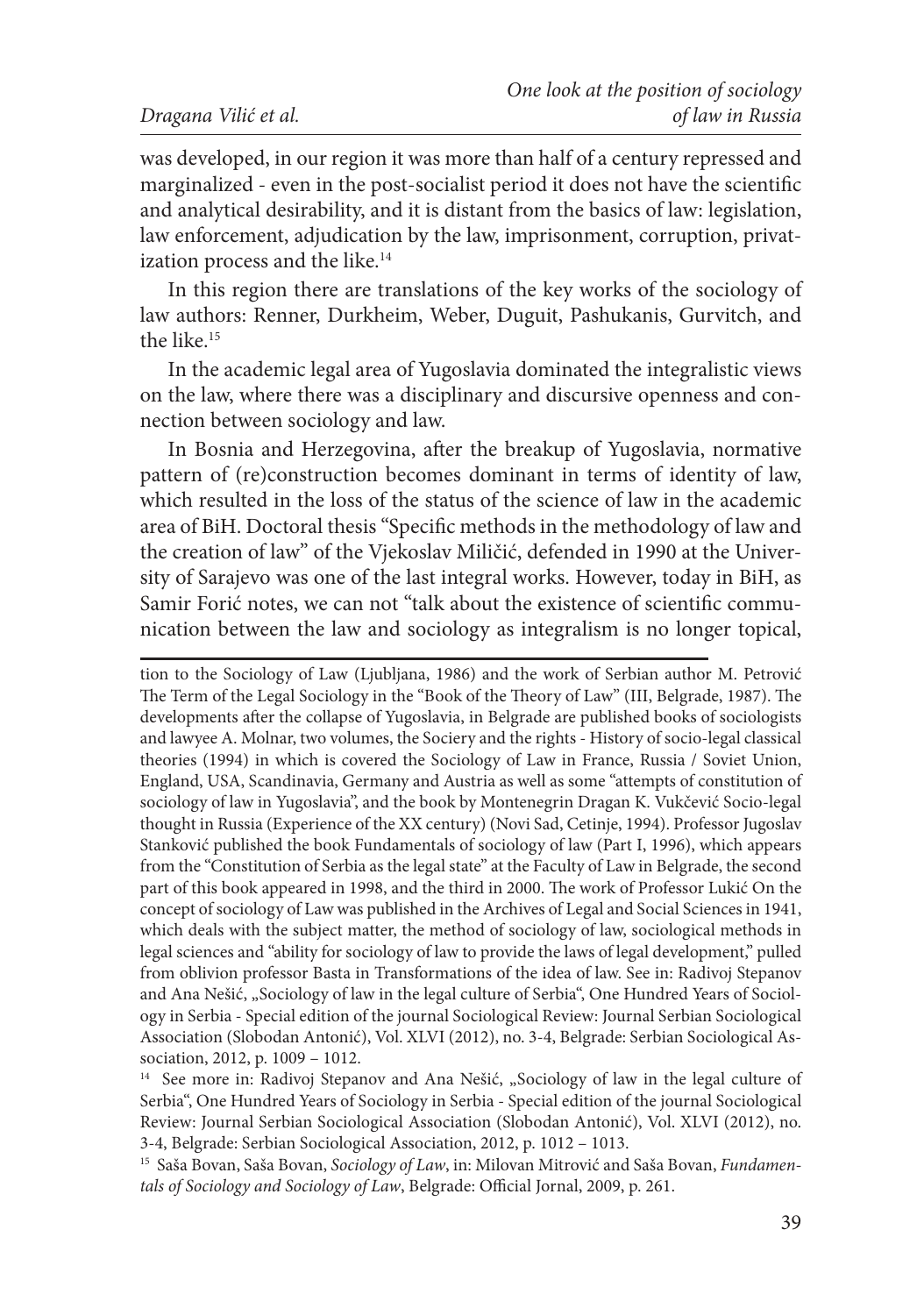neither it is the part of the identity of the law, nor the sociology of law as a mediating communication between them is sufficiently developed and affirmed to take over this function. Consequently, there is no, as is evident, the communication between the sociologists and lawyers on important socio-legal questions in the specific socio-legal context of BiH."16 This sociologist points to the epistemological attachment of contemporary sociological approach to law in Bosnia and Herzegovina, that is sociological - legal approach to the current constitutional and legal status of "constituent people" and "Others", with the ruling legal paradigm of dogmatic law in the sense that just law, through its operations, is trained to be able to give a true solution to some social problems.17 The study entitled "Citizens in collectivist ideology: socio-legal analysis of the situation of ˈOthersˈ in Bosnia and Herzegovina", from the authors Admira Sitnić and Amila Ždralović published in 2013, represents the first scientific socio-legal study in which the constitutional category of "others" in BiH is treated as a sociological category, where are identified the problems of this constitutional category in BiH - their constitutional position, the consequences of their exclusion or limitation in terms of participation in political decision making processes, as well as their current position in the government; and analyzing the possibility to establish a common interest and give them collective rights.<sup>18</sup>

With education reform that was given by the Bologna Process Sociology of Law at the law schools in some states of the former Yugoslavia (Croatia, Slovenia, Montenegro, Macedonia, Republic of Srpska) is being taught with the general sociology, with which its status is improved.<sup>19</sup>

Sociology of Law in the Russian social sciences is a young scientific discipline, which emphasizes that without sociological analysis of legal problems is difficult to analyze the current challenges and trends in the development of the legal system as well as its role in the complex social relationships. It explores the social relationships that are formed in the process of formation of legal acts and reveals the problems of formation and development of the legal system and the different directions of the struggle for the rule of law. An

<sup>&</sup>lt;sup>16</sup> Samir Forić, "Sociology of law and the problem of closing the legal normative discourse", Sociological discourse, Banja Luka: Association of sociologists Banja Luka, year 4, No. 7, 2014, p. 54.

<sup>17</sup> Samir Forić, *Same.*

<sup>18</sup> Admira Sitnić and Amila Ždralović, *Citizens in collectivist ideology: socio-legal analysis of the situation of "Others" in Bosnia and Herzegovina, Sarajevo: Center for Political Studies*, 2013.<br><sup>19</sup> Topics in the field of sociology of law which are taught in these schools, are mainly related

to: a sociological approach to law, legal institutions and legal practice, law and social change, the law, justice and power, the law and politics, human rights, the sociology of law and related disciplines in the modern tendencies in the sociology of law and so on.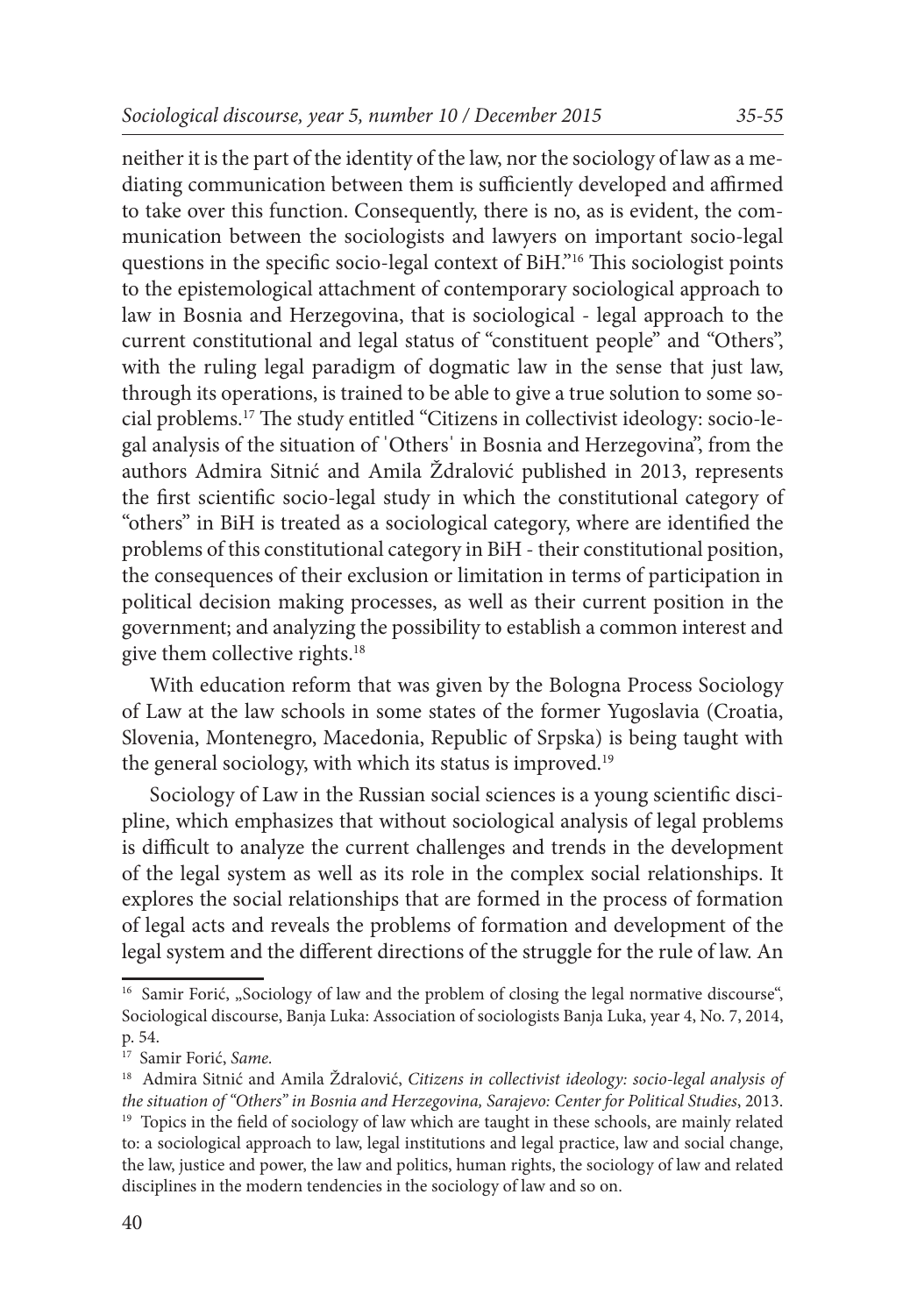#### *Dragana Vilić et al.*

important segment of Russian sociology of law are case studies that actually represent a symbiosis of sociology and law. The analysis of social phenomena in jurisprudence is aimed at the specific sociological (empirical) research and apparitions on the benefits and efficiency of results. Sociology of Law has one systematic approach in analyzing the current issues of state and law in Russian society. Actuality of sociology of law coincides with changes in the legal system of the Russian Federation, following the disappearance of the USSR. In this period comes to a number of changes of the state and social structures, when starting the intentions of the legal reform and the application of the rule of law in the Russian society. Changing attitudes and ideas of people in all spheres of public life, parting with the old ideals and increasing the deepening of sociological views on society, also contributed to the development of sociology of law in Russia.

Sociological research of law aims to analyze the social functions of law and the complex processes of implementation of legal norms in daily behavior, and to analyze the relationship of law towards the political system and various social phenomena. Russian representatives of sociology of law in their works, analysis and discussions, pay attention to the following topics: standards and principles in legal relations in the Russian law, the role and importance of sociology of law, the relationship between legal and moral awareness, analysis of European trends in the field of sociology of law, etc. The aim of this paper is to analyze the situation of sociology of law in Russia and to present the current issues of Russian sociologists of law.

Given that in the sociological discourse in our area attention is not (enough) focused on the sociological analysis of the legal problems of Russian sociologists, we decided that in this paper we provide the most important segments of Russian sociology of law, indicating the circumstances in Russian society for which this discipline is gaining in importance in and outside the academic community (changing the legal system, changes in state and social structures, changes in all spheres of life, the deepening of sociological views on society, etc.), but taking into consideration the characteristics of the legal culture<sup>20</sup> of the Russian society.

<sup>&</sup>lt;sup>20</sup> »Law and Sociology met and found in a legal culture of society, there are overlapping and complimenting themselves. Legal culture is far older notion than political culture. Much less legal culture is donated the science (and other) attention than the political culture. Legal culture is, in the words of a German V. A. Rosenbaum, a way that shows the set of legal values, skills and behaviors that enable the functioning of the legal and social order and give the shape and substance to legal processes. The legal culture is not ˈlegal ideologyˈ, people may differ according to ideological affinities and set courses, but to share a common legal culture.« Radivoj Stepanov and Ana Nešić, "Sociology of law in the legal culture of Serbia", One Hundred Years of Sociology in Serbia - Special edition of the journal Sociological Review: Journal Serbian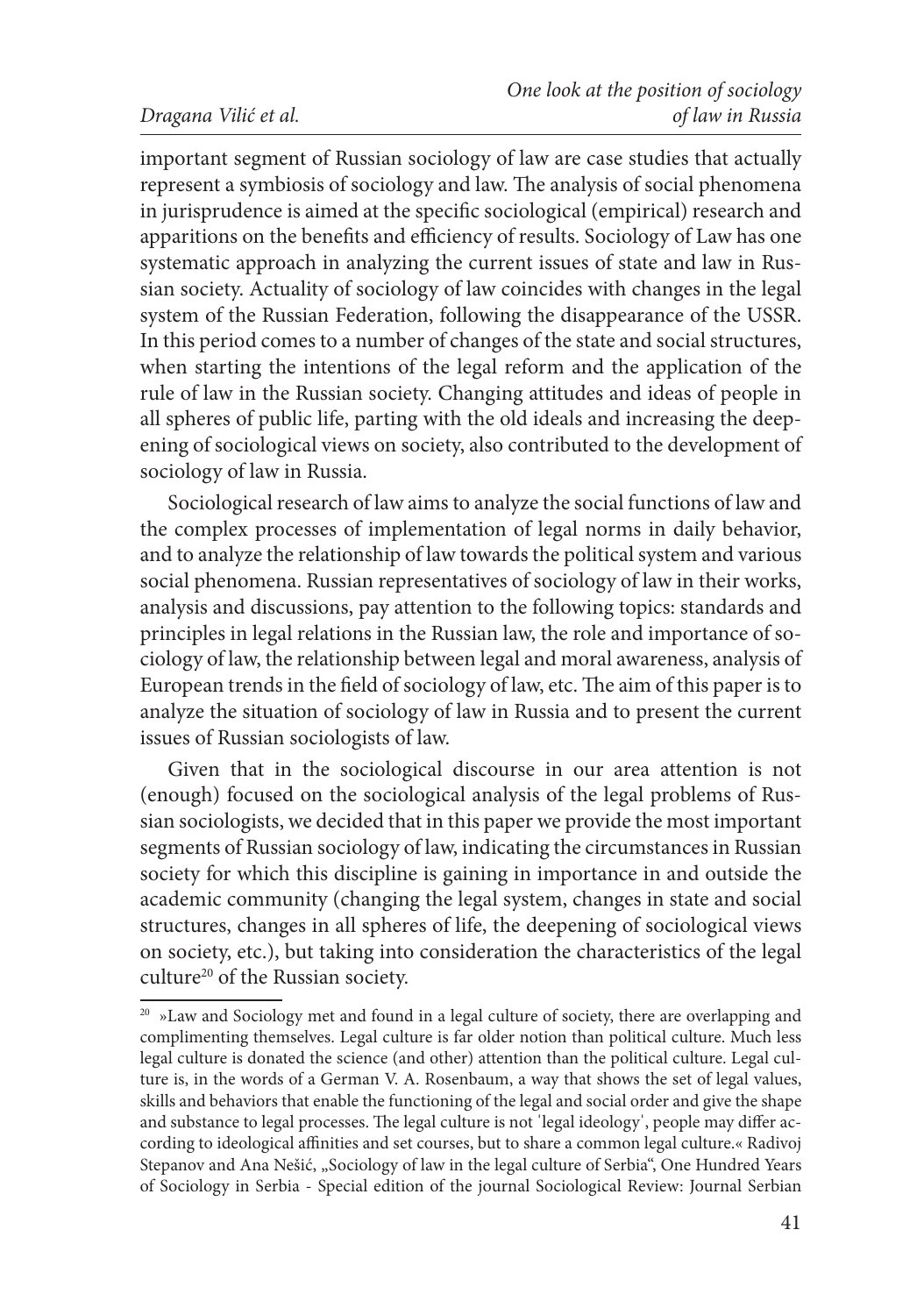# **Historical development of sociology of law in Russia**

In their discourse on the Law the Russian sociologists questioned the connection with the place of other sciences in this field, which has launched a variety of discussions and opened many questions such as: Why does the law regulate the behavior of individuals? What is the extent of its power of influence on individuals and on society? How does the law regulate the behavior of individuals in the society? What are the conditions of efficiency or inefficiency of the law? These questions have suggested that the law should be seen from the domain of other sciences because their formulation goes beyond the law and are looking for clues from other sciences. A significant issue that arose at the beginning of the institutionalization of Russian sociology of law is its relationship to other sciences, especially towards the theory of law and philosophy of law.

Among the first authors who have dealt with the relationship of sociology and law in Russia in the late 19th and the early 20th century, was Sergei Muromotcev<sup>21</sup> who insisted that the law must be regarded as a social phenomenon. He represented the attitude that positive law can be considered successful and develop only if it is observed in the synthesis with sociology. He believed that the theory of law is basically the sociological discipline and that the sociological study of law should be implemented as a specific scientific discipline. The first theorists of the Russian sociological school of law were Nikolaj Karejev<sup>22</sup>, Bogdan Kistjakovski<sup>23</sup>, Maksim Kovalevski<sup>24</sup>, Nikolaj Korkunov<sup>25</sup> and Pavel Novgorodcev<sup>26</sup>. These theorists have contributed significantly to the develop-

Sociological Association (Slobodan Antonić), Vol. XLVI (2012), no. 3 - 4, Belgrade: Serbian Sociological Association, 2012, p. 1001 – 1002.

<sup>21</sup> Серге́ й Андре́евич Му́ ромцев (1850-1910), *Определение и основное разделение права*, Москвa, 1879 (переиздание — С. Петербург, 2004)

<sup>22</sup> Кареев Николай Иванович (1850-1931), *Основы русской социологии: Социологические исследования,* (переиздание — С. Петербург., 1995).

<sup>23</sup> Кистяковский Богдан Александрович (1868-1920), *Право как социальное явление*: Социологические исследования, Москва, (переиздание - 1990). 24 Макси́м Макси́мович Ковале́вский (1851-1916), *Социология*. 2 тома (глава "Социоло-

гия и право") Спб. 1910.

<sup>25</sup> Николай Михайлович Коркуно́в (1853-1904), *Лекции по энциклопедии права*, читанные проф. СПБ. университета Н. М. Коркуновым в 1879/80 акад. году. — С. Петербург: лит. Пазовского, 1880.

<sup>26</sup> Новгородцев Павел Иванович (1866-1924), *Введение в философию права: Кризис современного правосознания*, РАН, Ин-т государства и права, М.: Наука, (переиздание - 1997).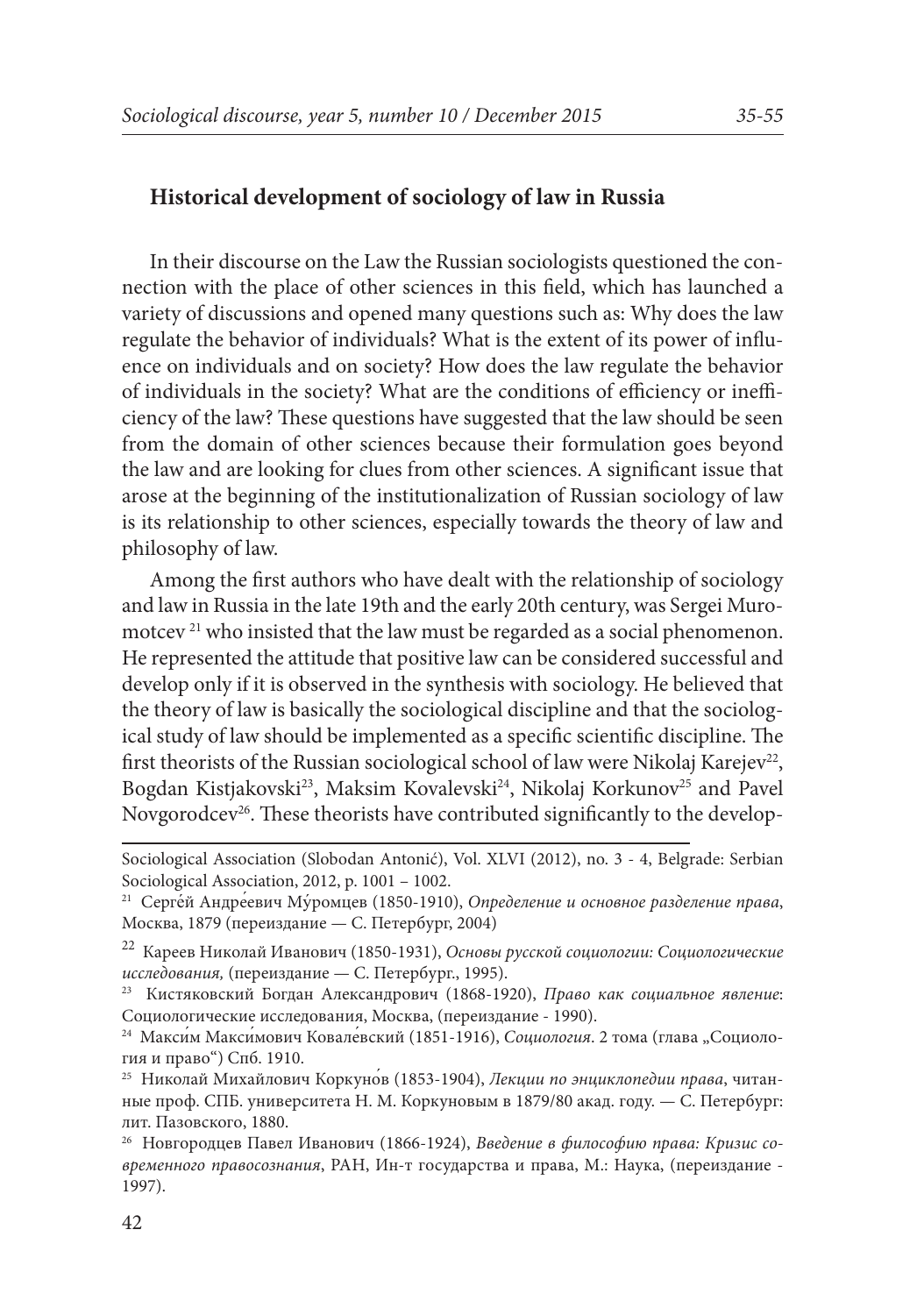ment of the rule of sociological thought and gave great attention to the methodological issues, such as determinism in the social sciences, the role and importance of the rule of law, the issue of education through the categories of sociology and law, and the like. Since then, the value of sociological theory of law comes to the fore and had more support from scientists, institutions and academia, which contributed to its further development..

Mihail Kapustin<sup>27</sup> advocated a position that operation of law in society affects the creation of favorable conditions for human life. Creation of favorable conditions he saw through the reconciliation of the principle of equality and freedom. By following Kapustin, Gorovotsov argued that the law protects the fundamental interests of all members of society, regardless of their status and class. A similar position also followed Evgenij Spektorski<sup>28</sup> in his book Christianity and culture by referring about the legal behavior of individuals in terms of spiritual values such as responsibility, justice, compassion, and the like. Also, Boris Čičerin<sup>29</sup> who was an expert in the field of philosophy and sociology of law, was an opponent of naturalism in the jurisprudence, no matter what the subject was topical in the West. Čičerin held that freedom becomes the only law when it is recognized by law and that the establishment of the law belongs to the state. Boris Višeslavcev<sup>30</sup> investigated the role of law as a social tool for establishing relations. According to him, the law can not be the supreme leader of life, because the law is only the abstract norm. A significant contribution to the development of the sociology of law was given by the Russian explorer Vladimir Solovljev<sup>31</sup>. His research focused on the relationship between the law and morality in society, as well as the question of what is the role of law in human life. In his opinion, the highest task of law in the country should be the achievement of moral progress in society and to help spread the morality among the people. A similar view was represented by Pavel Novgorodcev<sup>32</sup>, claiming that the society and the individuals are linked to legal standards and a high level of moral standards, because moral unites people in a spirit of solidarity and unity. In the development of the sociology

<sup>27</sup> Михаил Николаевич Капустин (1828—1899), *История права*, Ч. 1.-Ярославль: Тип. Губ. земск. управы, 1872.<br><sup>28</sup> Евгений Васильевич Спекторский (1875-1951), *Государство*. С. Петербург., 1918.

<sup>&</sup>lt;sup>29</sup> Чичерин Борис Николаевич (1828-1904), *Опыты по истории русского права*, Москва, 1858.

<sup>&</sup>lt;sup>30</sup> Борис Петрович Вышеславцев (1877—1954), Гаранти и прав гражданина, Москва, 1917.

<sup>31</sup> Влади́мир Серге́евич Соловьёв (1853-1900), *Метафизика и положительная наука, М*осква, 1887.

<sup>32</sup> Новгородцев Павел Иванович (1866-1924), *Введение в философию права: Кризис современного правосознания*, РАН, Ин-т государства и права, М.: Наука, (переиздание-1997).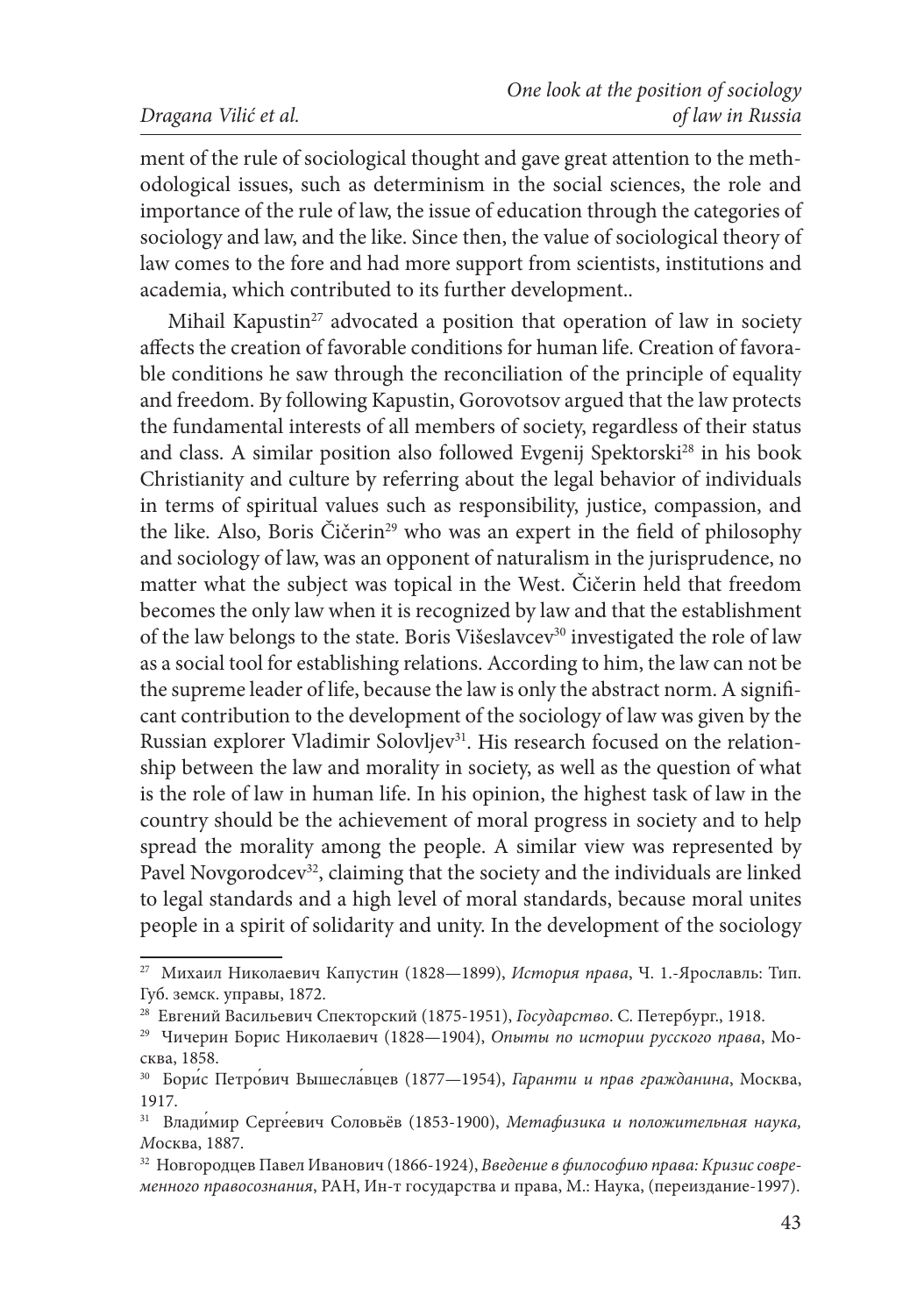of law takes an important place and Lav Petražickij<sup>33</sup>. The fundamentals of the law and its development in society Petražickij sees in the psychology of the personality. He points out that the psychological experience are the main drivers of the interaction of individuals and social groups in the society of the psychic experiences. They are the center of social activity of people, or, as he argues that emotions determine the behavior of the person with the outside world. Petražickij paid special attention to the interpretation of legal norms and advocated the view that the rule of law appears as the unity between the obligations and requirements. Thus, one can say that Petražickij conveyed individual psychological point of view from the general sociology and social sciences in the sociology of law.

Great attention Russian law theorists (the initials of the sociology of law) dedicated to the role of government in society. They emphasized the need for a stable country and a strong government for the development of Russian society, as seen from all aspects. But looking at the historical conditions of Russia the psychology of people, the development of culture, traditions and customs, they realized the complexity of the implementation issues of building a stable state and government. Vladimir Soloviev explored the constructive role of the state in development of society. He argued that without a stable state is not possible the cultural progress of society. He pointed to the limitations and obstacles that the government has when it comes to human behavior, the spiritual motives and interests of individuals. He also drew attention to the great importance of separation of powers into legislative, executive and judicial branches, as well as a coherent functioning of these governments towards the same goal - the general welfare of Russian society.

During the Soviet and post-Soviet period, the sociology of law has had a specific and difficult path of development. Jevgenij Pašukanis<sup>34</sup> in the book, General Theory of Law and Marxism' points out the view that the law is the right mechanism for determining the material relations between people. In the 20s of the last century it was thought that it is better to avoid the sociological approach in analyzing the law. This is the period in which the changes occur, such as the specific role of commodity-money relations in the development of socialist society, weakening the analysis of legal norms and formal sources of law, raising the revolutionary consciousness and the domination

<sup>33</sup> Петражицкий Лев Иосифович (1867–1931), *Права добросовестного владельца на доходы с точек зрения догмы и политики гражданского права*, С. Петербург: Типография М. М. Стасюлевича, 1897; Очерки философии права. Вып. 1. *Основы психологической теории права. Обзор и критика современных воззрений на существо права*, С. Петербург: Типография Ю. Н. Эрлих, 1900.

<sup>34</sup> Евгений Брониславович Пашуканис (1891- 1937), *Учение о государстве и праве*, 1932.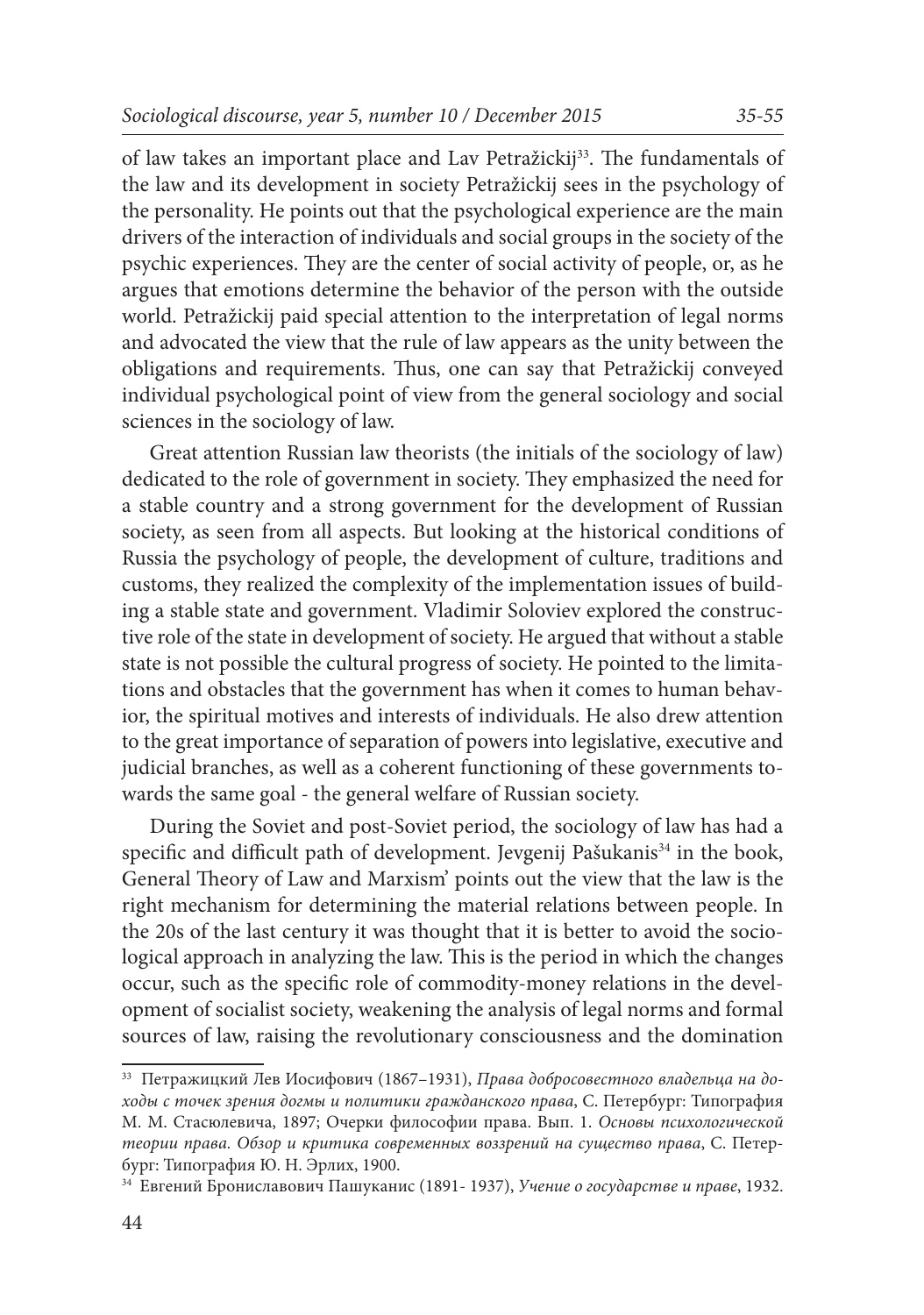of authoritarian judgments. Conflicts of opinions in the field of philosophy, law, sociology and other related sciences of this period quickly turned into a political fight, even in the political persecution of opponents.

The process that took place in Russian society after the socialist revolution, has significantly influenced the institutionalization of sociology of law. In the twenties of the twentieth century in academic circles was considered that it is better to avoid a sociological approach to the analysis of legal phenomena. To this attitude contributed the construction of a socialist society and the atmosphere that prevailed in society at that time. Arguments in the field of sociology and law at that time challenged (and slowed down) the development of the sociology of law. In the thirties of the twentieth century, including the development of law and sociology of law has become a subject of political struggle of the government and academic circles. What significantly influenced the development of sociology of law is the transition process of Russian society during this period. The reorientation of law and fundamental change in the approach to the study of law slowed the development of the sociology of law.<sup>35</sup>

Since the mid 50-ies of the XX century, the changes in science are starting to move in a positive direction. Scientists are beginning to realize that it is essential the sociological approach to law, the rule of law and the role of justice in society. The need for a sociological analysis of the legal issues and problems was pointed out by Mihael Karejev, Stepan Kečekijana and Andrej Piontkovski. During the 60s and the 70s studying the law in the field of sociological analysis received a big boost by the official academic institutions and scientists. At the Fifth International Congress of Sociology, held in 1962, sociologists and lawyers have launched an initiative to establish a sociology of law as an independent scientific discipline, and discussed the issue of the content and methods of sociology of law. This proposal was adopted, after which was founded the sociology of law research committee, which operated within the international Sociological Association. Topics such as theoretical issues of sociology of law and social mechanism of rights came into focus of the discourse of Russian scientists and theorists. A situation at that time in political and legal terms of the then Soviet society did not affect negatively the further development of the sociology of law, contributing to support and developing the new constructive ideas in this field.

The previous period gave a positive impetus for further development of the sociology of law and in the second half of the 80s of the XX century. In the

<sup>35</sup> More about that see in*:* Николай Сергеевич Тимашев,*Что такое социология права*?, Москва, 2004.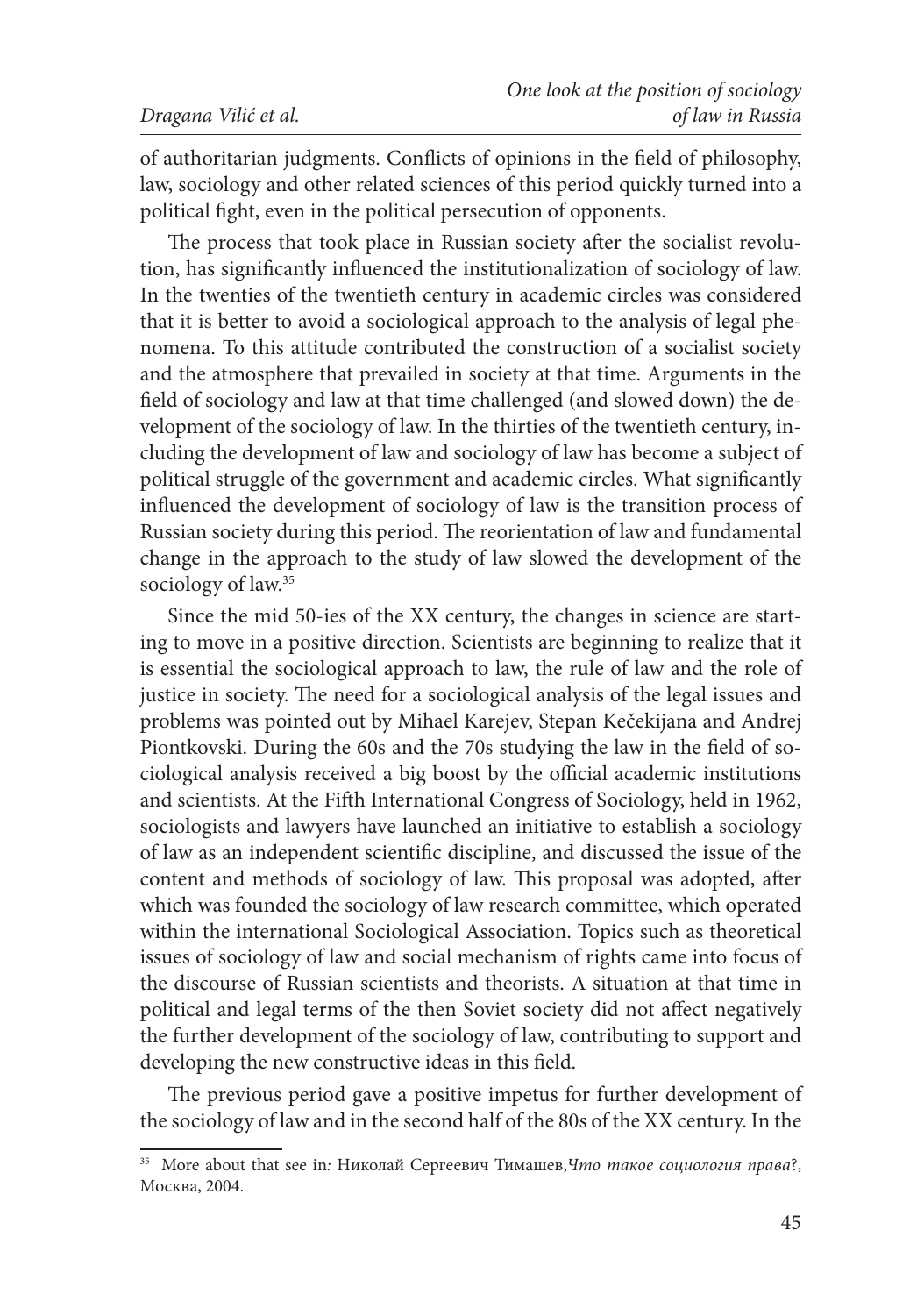second half of the 80s of the twentieth century in this period of Soviet society in Soviet society have occurred many discussions that were related to problems associated with the problems in the theory and practice of law which positively influenced the development of the sociology of law. Many works that were related to these topics have been translated into foreign languages and much attention has been given to the theoretical and practical analysis of these topics. In academic circles, the prevailing opinion is that without a detailed sociological and legal analysis is not possible to provide a theoretical basis for the implementation of the political reform of Russian society, the so-called. "Perestroika". This attitude of Russian scientists contributed to even greater affirmation of sociology of law.

From its inception until today, sociology of law was encountering a lot of resistance from the state, political and academic circles. However, such a step is necessary in order to ask many questions, and to be sought for appropriate responses, and therefore to justify the scientific and social contribution of the sociology of law as an independent scientific discipline. In the modern Russian society sociology of law is dealing with many topics, such as strengthening the rule of law, guarantees of constitutional rights and freedoms, the effectiveness of the law in society and the like. These and many other questions from the very beginning of the development of sociology of law, and to this day have found themselves in the discourse of Russian theorists.

#### **Current topics of Russian theorists of sociology of law**

Topics that attract the attention of today's Russian scientists, theoreticians and analysts are: sociology of law as a science; Sociology of Law at the turn from 20th to 21st century; sociology of law in terms of the Soviet and post-Soviet development of the society; American school of sociology of law; sociology of Justice; legal behavior of individuals; Sociology of the legal arrangements; Sociology of Law and other legal doctrines. Through these topics were raised various questions, such as: the concept of sociology of law as a science; Sociological research and development of legal science; the ratio of the sociology of law and legal theory; directions and trends of sociology of law in Russia; objective and subjective conditions for the development of sociology of law in Russia at the turn from 20th to 21st century; the role of law in regulating human behavior; legal awareness in the public and its role in the Russian state; specificity of Justice as a sociological category; specificity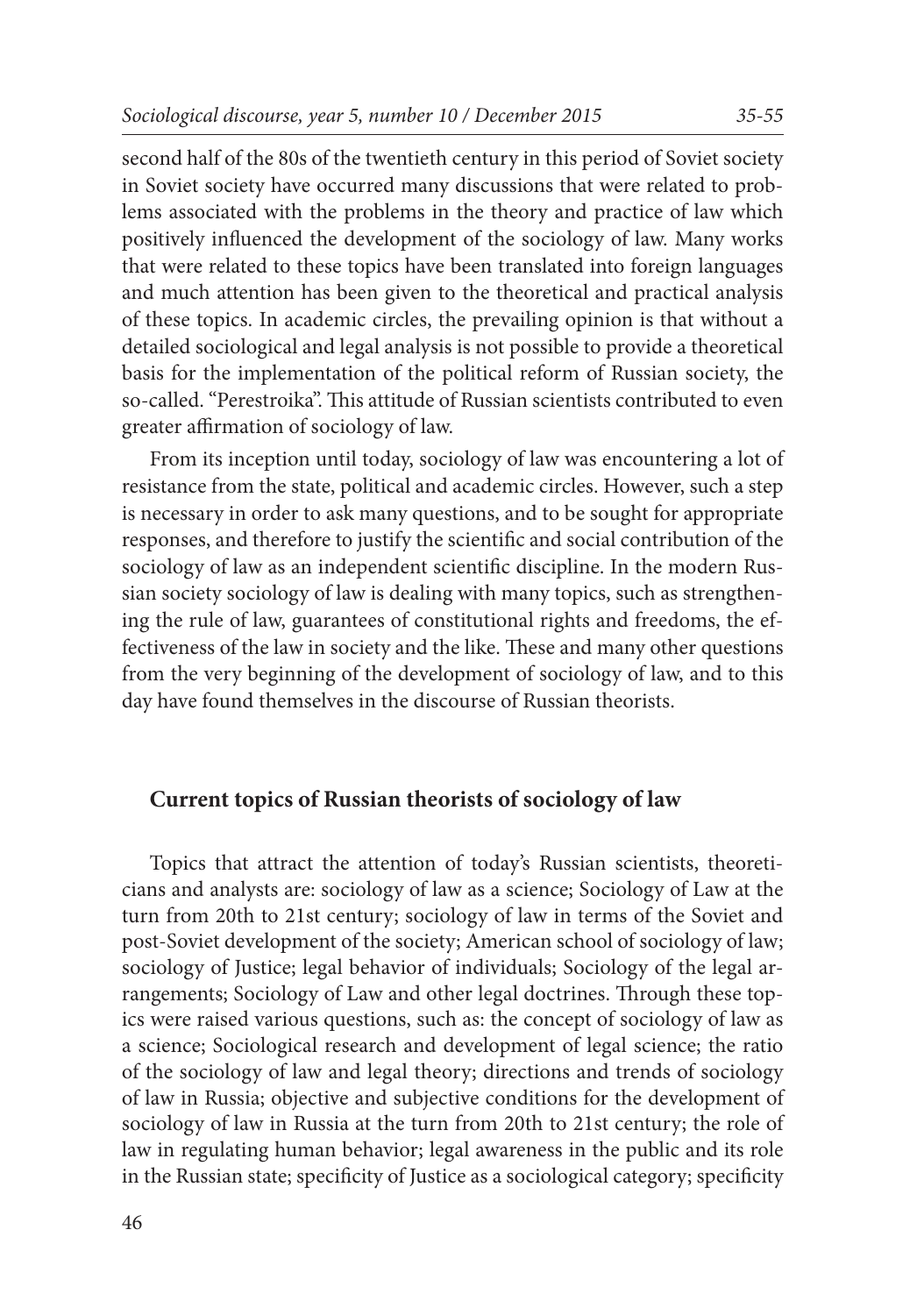of legal organizations in Russia, as well as other issues in this area that have been found in the discourse of Russian theorists.

As a scientific discipline, sociology of law in modern Russia focused on issues such as the effectiveness of the legislation, the machinery of justice, the problems of formation of sense of justice in society, implementing the legal socialization and the like. The development of modern sociological approach to law in Russia, means putting aside the legal positivism that was dominant until the end of the 80s of the 20th century. In contrast, the sociology of law is investigating certain legal acts and regulations, taking into account all the social legislation, including moral values, customs, public opinion, etc. Also, it is asked the questions and the efficacy of the laws and regulations, the major social functions of the law, the analysis of the public opinion and justice in society, the role of legal institutions and the like. The subject of sociology of law includes research of social factors relating to the law and the system of social factors that interacts with the legal phenomena and processes, as well as the question of mechanisms of their interactions. On this basis there is a need for the formation of sociology of law, and there was a need for discourse on this subject to which answered many Russian theoreticians.

In the modern development of Russian society without a detailed analysis of sociological laws, it is difficult to give a theoretical basis of law, as well as the impact on the reform of the political system in the Russian society, according to Russian theorists. Objectives should be focused towards strengthening the rule of law, guaranteed constitutional rights and freedoms, as well as to know and to observe clear differences between the judicial, legislative and executive authorities.

According to Valentina Lapaeva Russian sociology of law includes general issues of sociology of law, followed by the directions and approaches to the sociological study of law, as well as topical issues of modern sociology of law. This theorist argues that sociology of law can be best develop in the context of the study of the formation and the action of the law in society<sup>36</sup>. Based on her theoretical analysis, it is raised the issue of whether the development of sociology of law in the context of general sociology is possible? On the basis of theoretical concepts Lapaeva concludes that for the development of the sociology of law as an independent scientific discipline are conditional the three things: first, the subject matter and the methods of discipline must be aligned with the object and the method of sociology as a general science; Secondly, it is necessary to formulate a sociological concept of law; thirdly, that the conceptual provisions on the subject of sociology of law, as well as the sociologi-

<sup>&</sup>lt;sup>36</sup> Валентина Лапаева В. В. Социология права: в поисках новой парадигмы, Москва: "Государство и право". 1992. N 7. с. 20.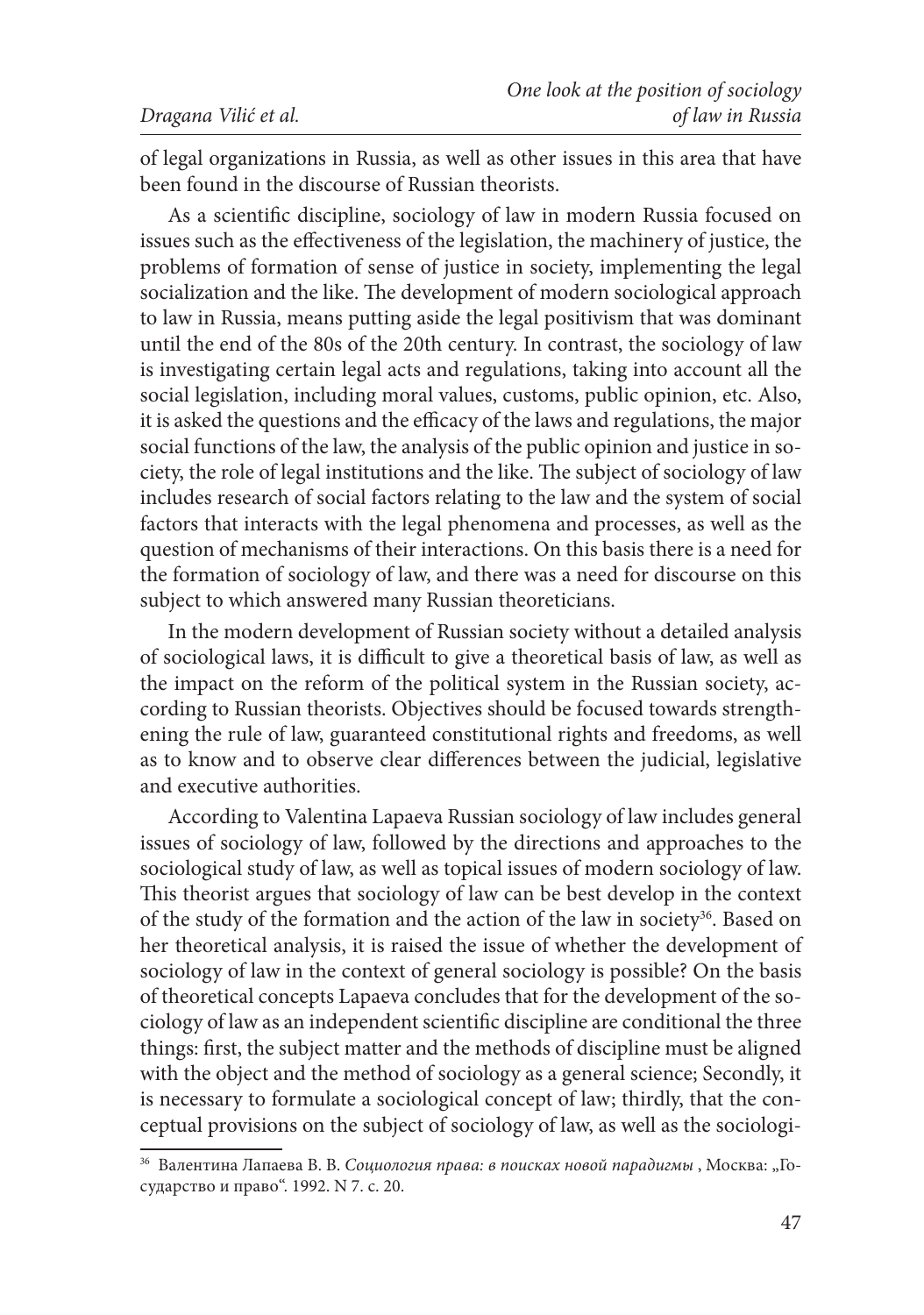cal discipline, must be implemented in the empirical research.<sup>37</sup> According to Vladik Nersesjancu subject of sociology of law is the law as a form of expression, protection and realization of the interests of the law and social interests consistent with the principle of formal equality.38 On this basis, methods of sociology of law as a legal discipline is the study and knowledge of the law in the context of social relationships and social values from the perspective of the principle of formal equality.<sup>39</sup> We see that this author classifies the Sociology of Law into the legal and not into the sociological discipline.

One of the important topics in the process of institutionalization of contemporary sociology of law is the question of the role of justice in the society, then the constitution of the special micro-disciplines of the sociology of law such as sociology of the offenses, as well as the topics of probation, problems of legal conflicts, Orthodoxy and the sociology of law and methodological procedures in the modern sociology of law. To these topics have Russian theorists devoted considerable attention<sup>40</sup>. As a component of social consciousness, justice is its specific structural formation, or moral component of the law. It represents a reflection of social relations that requires control and maintain of social relationships that are not only required by law. Legal awareness of individuals is coming to the fore not only in the direct relation with the law and legal norms, but also in different social categories (economy, business, social relations, communication, culture). The realization of the interests of individuals affected by the rule of law, legal rights and responsibilities is one of the most important specifics of Justice. Based on the category of "social justice" is evaluated the interaction and behavior of individuals in society as a legitimate or illegitimate. Category of justice is in constant scientific and research focus within the framework of Russian sociology of law. Its size and presence varies with changes taking place in society. Among the most important functions of legal consciousness is a cognitive function, which implies knowledge of the social and legal life. This function of justice is about the manifestation of the

<sup>37</sup> Лапаева Валентина Викторовна, *Конкретно-социологические исследования в праве,*  Москва, 1992, стр. 15. Also, Of Lapaev's attitudes of contemporary sociology of law problems seen in her textbooks: *Социология правa,* Москва, 2000 и *Российская социология права*, Москва, 2005.

<sup>&</sup>lt;sup>38</sup> More about that see in: Вла́дик Сумба́тович Нерсеся́нц, Философия права. Москва., 1997; Вла́дик Сумба́тович Нерсеся́нц, *Общая теория права и государства*. Москва, 1999, с.40.

<sup>39</sup> Вла́дик Сумба́тович Нерсеся́нц, *Общая теория права и государства*. Москва, 1999, с. 42.

<sup>40</sup> See: Касьянов В. Владимир, Нечипуренко В.Николай, *Социология права*. Ростов н/Д: Феникс, 2001., zatim, Лапаева Валентина Викторовна *Социология права, Moskva:Под. ред. акад. РАН В.С. Нерсесянца, 2000*. as and Облап. Т.С. *Социологијя права*, Краснодар: Гасударственый универзитет, 2003.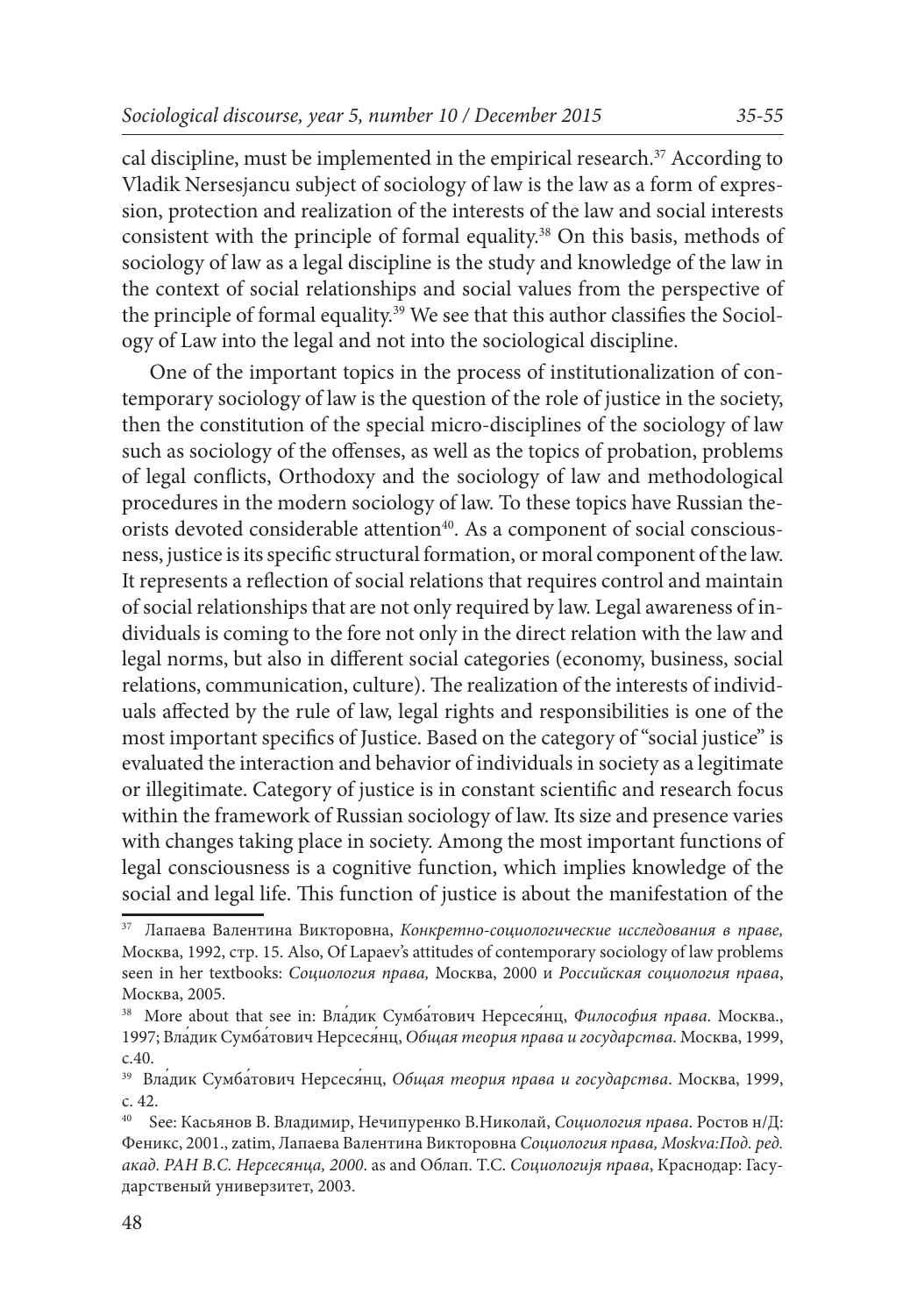social environment in certain social relationships and about how these relationships are regulated. Another important feature of justice that is observed in the Russian sociology of law is the view of the world, which, in fact, shows how certain social phenomena that are concentrated in certain social processes, such as the relationship between the individual and society, communication between the nations, the problem of war and peace, reflect the social phenomena and trends. In Russia, these issues are particularly important (in addition to the sociology of law) in the field of social psychology, economics, sociology and political science.

Observing justice and legal consciousness as a specific phenomenon of social life from the perspective of a sociological perspective it is clear that we are constantly in the field of sociology of law. In order to be implemented the necessary economic, political and moral requirements, they have to pass through the prism of legal awareness in order to get its final shape. Condition of justice in society is a process of thinking and understanding of various social phenomena, it also reflects the needs of social development which, in turn, is a prerequisite of control of individual behavior. What is also important to note is that justice has a significant impact on individuals when making decisions in their everyday interaction. During the transition of Russian society in the 90s of the twentieth century should be considered aspects relating to the state of justice in the reforming society. Examining the development of legal awareness is actually an important factor affecting the development of relations in the society, as well as the legislation of individual behavior in different areas of society.

Russian theorists of sociology of law in their discourse raised the question of the role of legal organizations in society. The rule of law in any society largely depends on the social role of the overall legal organizations. Problems such as law enforcement, sanctioning of the inappropriate behavior of individuals and the operation of the system of social control is largely dependent on the efficient operation of the legal organization. Also among the most important issues in the discourse of contemporary Russian theorists is the question: what is the scientific and social contribution to the institutionalization of sociology of law in the Russian academic circles? As a scientific discipline it contributes to the study of the interaction between law and society, thus contributing to solving problems that Russian society is facing in its transition process. The interest of Russian theorists for discourse in the field of sociology of law has contributed to its development and institutionalization, and it is still possible to analyze the numerous problems facing Russian society. The different spheres of social life are directly related to social relations including factors such as economic, political, moral and legal. Observation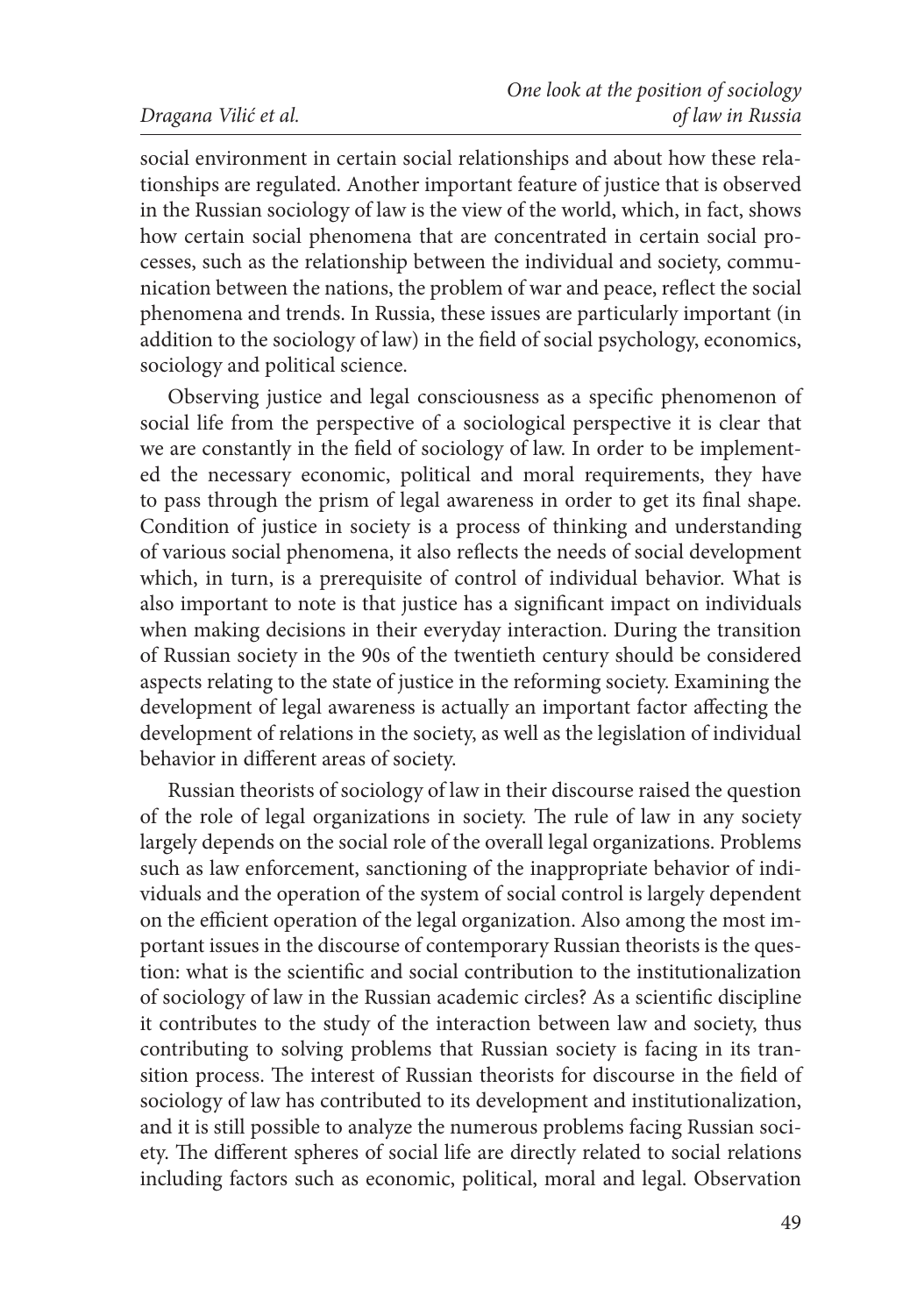of society from socio-legal perspective means analyzing all these factors that affect individuals and society. On the basis of this approach can be analyzed and the strengthening of democratic institutions and improve the methods of legal regulation of social relations in order to meet the needs of individuals and society, which contributes to the social good and therefore a wider space for the development of the sociology of law.

### **Modern perspectives of sociology of law in Russia**

In the modern Russian society are still current issues that accompany the sociology of law from its inception until today. Today are analyzed the attitudes of the original theorists of the Russian sociological school of law as Korkunova, Kovalevski, Muromtsev, Kistjakovski, Karejev and the others who spoke about the problem of the development of the sociological concept of law, dilemmas of development of the sociological approach in the field of criminal law of Russian lawyers, as well as the ideas of the unity of law and legal relationships which contributed to the revival of the interest in social issues when it comes to the sociology of law in the 60's and the 70's of the 20th century, as well as the question of the period of stagnation but also the entire institutionalization of this discipline from inception to the present. After a period of ups and downs, sociology of law has been introduced as a separate subject in many universities in Russia and thus strengthened its position as a scientific discipline. Topics covered by it in the first decade of the 21st century are: the effectiveness of social rights, the rule of socialization, history of the sociology of law, sociology of law as a science, methods and techniques of sociological research of the law, it also includes theoretical and empirical basis of knowledge of the law. Today in Russia is raised the question of sociology of law in relation with other sciences which indicates that there are still some controversy regarding this topic.

In modern conditions the extension of directions of scientific research led to the emergence of new scientific issues in the sociology of law. The link between sociology and law gives the possibility to analyze the connection of sociology to law, then the social functions of law, and to analyze the process of transformation of the legal norms in terms of social behavior at all levels, from individuals, through groups and collectives. The orientation of the sociology of law to the study of the social function of the law stipulates questions such as: What are the social sources of law? What are the social conditions of legal relations? Is the effectiveness of laws and institutions at an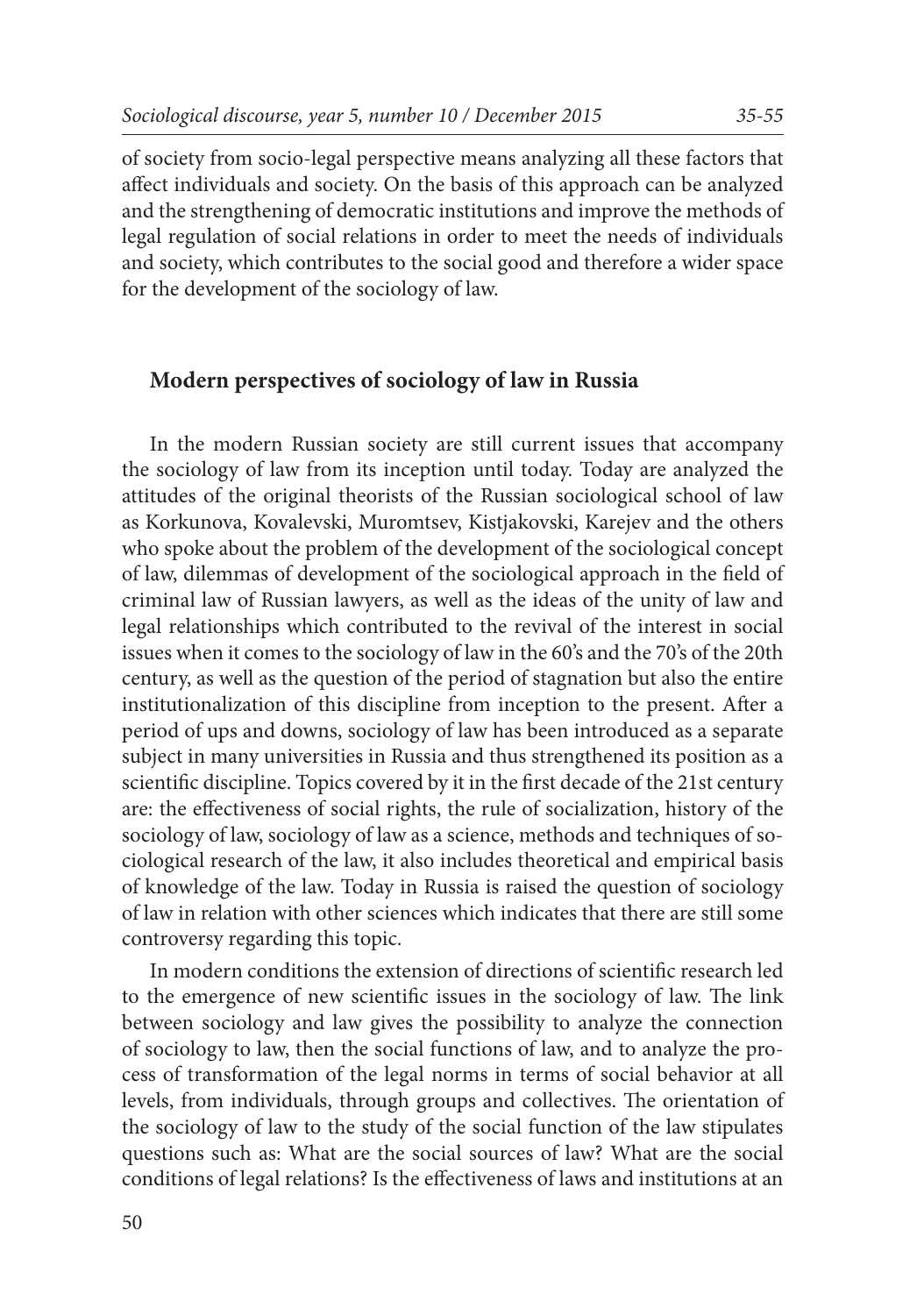#### *Dragana Vilić et al.*

adequate level when it comes to regulating the social behavior of individuals and social structures as a subject of sociological legal research. Also, in this study, attention will be given to new areas in the sociology of law and other legal disciplines, the demarcation of sociology of law and criminology, as well as the analysis of the environmental protection law, the analysis of the relationship of socio-legal research and legal practice, as well as the setting up of social practice as a basis for theoretical work in the field of jurisprudence. By historical observing the emergence and development of sociology of law theorists in Russia in modern conditions are trying to avoid old problems and to keep pace with new themes, issues and analysis in favor of resolving the existing problems. Accordingly, efforts have been made for the introduction of new methodologies and research methods, as well as the introduction of broader theoretical approaches (structural-functional, socio-psychological, logical and semantic) in the process of socio legal research. Highlighted are the advantages of a sociological approach to law such as the extension of the domain of research of the subjective law, enriching the methodological basis for the study of legal phenomena and the like. Topics in the focus of interest of Russian sociology of law are: the role of law in the system of social functions; mechanisms of action of the law; the Objectives of the legal system in the organization of society; creating and maintaining law and order in society; the impact of laws on social relations; sociological characteristics of the law; strengthening social relationships through legislation; fostering a sense of legal responsibility and motivation in society; Factors of legal activities of citizens; disfunctions of social institutions; interaction of social processes; deformation of informal social structures; violation of social norms; punishment of offenders and the like.<sup>41</sup> All these issues contribute to the development of the sociology of law and legal sociological analysis of social trends and processes. Based on the preliminary review of current issues in Russian sociology of law, it can be concluded that the most important issues in this discipline are relating to the general principles of construction and operation of the law and legal development of Russian society. In addition, emphasis is placed on theoretical and methodological foundations of sociology of law; basic concepts of sociology of law; the subject matter of sociology of law; methods of sociological research in the field of sociology of law and the current problems of sociology of law in Russia.

<sup>41</sup> More about that see in: Бори́с Льво́вич Васи́льев, *Юридическая психология*, СПб.: Питер, 2009; Юрий Иванович Гревцов, *Очерки теории и социологии права*, СПб: ПИВС, 1996; Геннадий Васильевич Мальцев *Социальные основания права*, Москва: Норма, 2007; Александр Васильевич Малько,Субочев Виталий Викторович, *Гарантии осуществления законных интересов*, Москва: Правоведение, No 6, 2007. с. 138 - 148.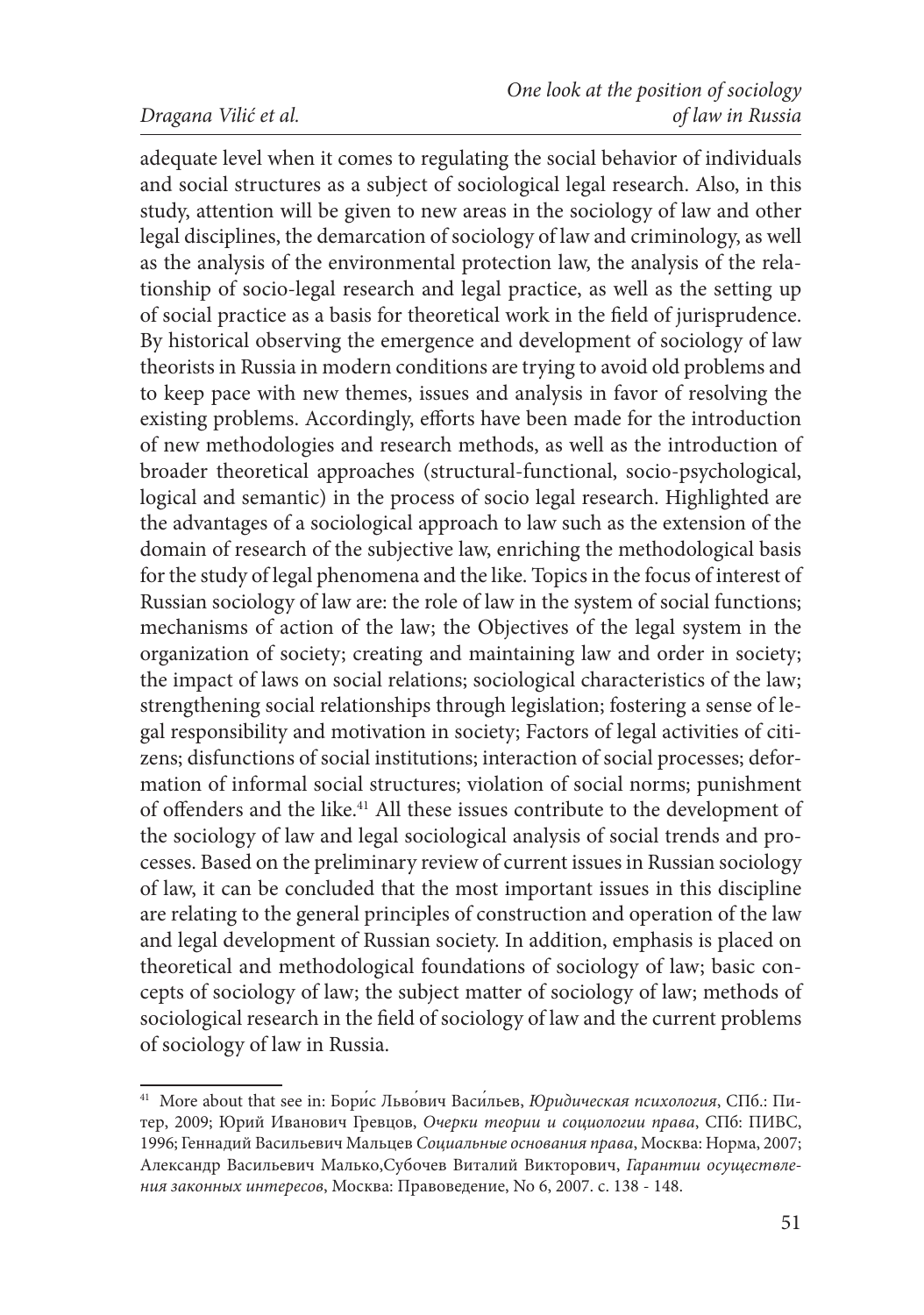#### **Conclusion**

Sociology of law in Russia (former USSR) from its inception until today, faced with many challenges. Through its process of development and institutionalization has undergone many ups and downs, acceptance and rejection of both the Russian scientists, as well as the other academic and official institutions of the country. The transition process in Russia (in two periods during the twentieth century) took off on the entire society, individuals, and the development of the sociology of law which at one point resulted in the stagnation of the sociology of law. All events in the Russian state and social systems have sought adequate explanation of a sociology of law which as a young scientific discipline has sought to offer adequate answers to current issues and problems.

Historically speaking, as a scientific discipline, sociology of law has stimulated the interest of many Russian scientists, academics and lawyers. During the twenties of the last century, its development and acceptance as an independent scientific discipline has progressed quite slow and has generally met with the refusal by Russian scientists in the field of law by listing a number of arguments against it. It did not lead to its complete abolition, although the period of its stagnation lasted several decades. Since the mid-fifties it is coming to positive changes for the sociology of law as it becomes accepted and supported by scientists and academics in Russia. This resulted in its rise in the future. In the process of its institutionalization have been raised many questions such as: the concept of sociology of law as a science? Its relation towards the other sciences? The relationship of sociology and law? Sociological research and development of legal science? Directions and trends of sociology of law in Russia and the like.

In the modern period, sociology of law has been introduced to many universities which has strengthened its position in Russia. Today, are still interesting some old topics and issues that are of interest for research, comparison and review, but there was also a significant expansion of scientific views and themes in research, which were imposed by the new world flows (especially globalization) and trends in the sociology of law, as well as developments in contemporary Russian society - in the legal, political, economic and social spheres.

As we have seen in the example of Russia and Serbia (and generally in the area of the former Yugoslavia), indeed, the coalition of sociology and law is implemented in the legal culture of one society. In the Serbian (and in the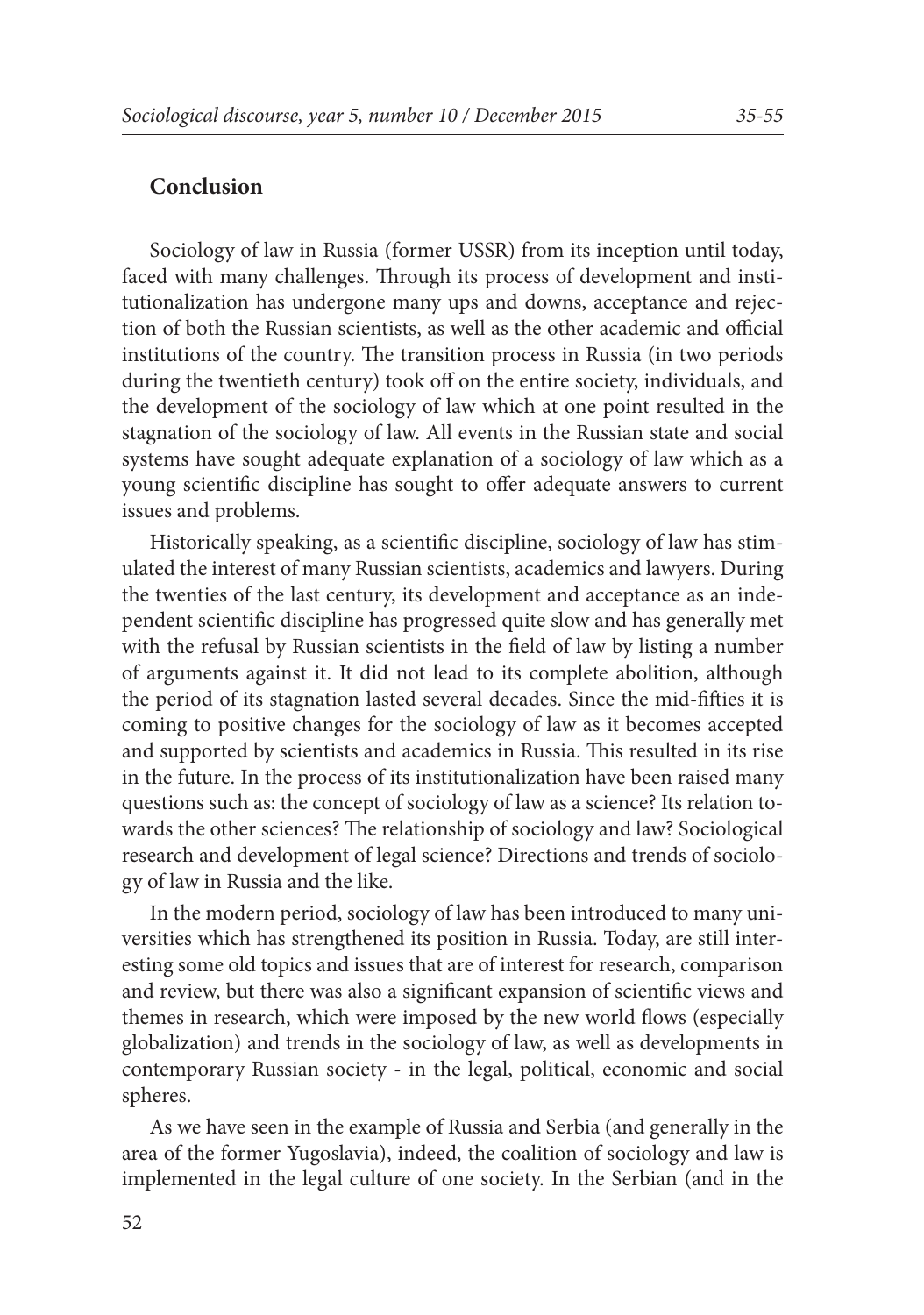Yugoslav) law, the period right after the World War II marked the break with the European democratic legal culture, caused by ideological and political considerations. While in some European legal cultures sociology of law was developing in our area it was more than half of a century repressed and marginalized - even in the post-socialist period it does not have the scientific and analytical desirability of, and it is distant from the basics of law: legislation, law enforcement, adjudication by the laws , imprisonment, corruption, privatization process and the like.42 In the academic legal area of Yugoslavia dominated integralistic views on the law, where there was a disciplinary and discursive openness and connection between the sociology and law. After the breakup of Yugoslavia, particularly in Bosnia and Herzegovina, the integralism is no longer relevant.<sup>43</sup> Although the introduction of sociology of law at some faculties in the former Yugoslavia has improved its position, it still does not have a prominent place in the corpus of sociological disciplines and sciences in general.

# **Literature**

- Bovan, Saša. *Sociology of law*. in: Milovan Mitrović and Saša Bovan, *Fundamentals of sociology and sociology of law*, Belgrade: Official Jornal. 2009.
- Forić, S. "Sociology of law and the problem of closing the legal normative discourse", Sociological discourse, Banja Luka: Association of sociologists Banja Luka, year 4, No. 7, 2014.
- Гревцов, И. Юрий*. Очерки теории и социологии права*. С. Петербург: ПИВС. 1996
- Иванович, K. Николай. *Основы русской социологии: Социологические исследования.* 1995.
- Иванович, П. Новгородцев. *Введение в философию права: Кризис современного правосознания*. РАН, Ин-т государства и права, Мoskva: Наука.1997.

Кистяковский, A. Богдан. *Право как социальное явление*: *Социологические исследования* - М.1990.

<sup>&</sup>lt;sup>42</sup> See more in: Radivoj Stepanov and Ana Nešić, "Sociology of law in the legal culture of Serbia", One Hundred Years of Sociology in Serbia - Special edition of the journal Sociological Review: Journal Serbian Sociological Association (Slobodan Antonić), Vol. XLVI (2012), no. 3 - 4, Belgrade: Serbian Sociological Association, 2012, p. 1012 – 1013.

<sup>&</sup>lt;sup>43</sup> Samir Forić, "Sociology of law and the problem of closing the legal normative discourse", Sociological discourse, Banja Luka Association of sociologists Banja Luka, year 4, No. 7, 2014, p. 54.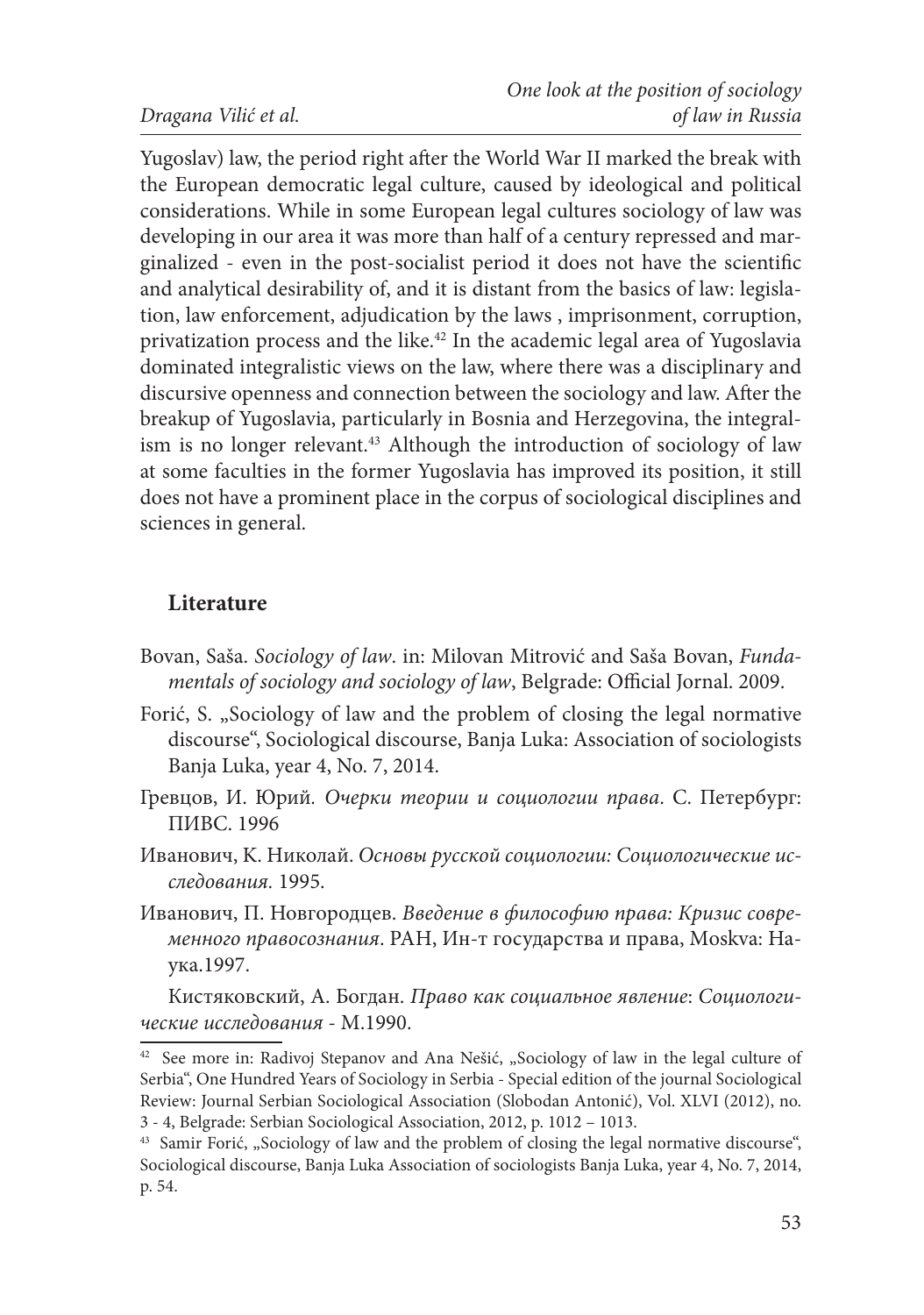Ковале́вский, М. Макси́м. *Социология*. 2 тома (глава "Социология и право") С.Петербург, тип. М.М.Стасюлевича.1910.

Коркуно́в, M. Николай. *Лекции по энциклопедии права*. читанные проф. СПБ, университета Н. М. Коркуновым в 1879/80 акад. году. — С. Петербург: лит. Пазовского.1880.

Касьянов, В.В., Нечипуренко, В.Н.*Социология права*. Ростов н/Д: Феникс. 2001.

Капустин, H. Михаил . *История права*. Ч. 1.-Ярославль: Тип. Губ. земск. управы. 1872.

Molnar, Aleksandar. *Society and Law* ( Book 2). Belgrade: visio mundi. 1994.

Molnar, Aleksandar. *Sociology of law.* Dictionary of Sociology. Belgrade: Zavod za udžbenike, 2007.

Малько, В. Александр, Викторович, В. Субочев. *Гарантии осуществления законных интересов*. Москва: Правоведение, No 6, 2007.

Мальцев, В. Геннадий*.Социальные основания права*. Москва: Норма. 2007.

Му́ромцев, A. Серге́й. *Определение и основное разделение права*. Москва, 1879 (переиздание — СПб., 2004).

Нерсеся́нц, C. Вла́дик. *Философия права*. Москва, 1997.

Нерсеся́нц, Ц. Вла́дик. *Общая теория права и государства*. Москва: Инорма.1999.

Новгородцев, И. Павел. *Введение в философию права: Кризис современного правосознания*. РАН, Ин-т государства и права, Москва: Наука. 1997.

Николаевич, Б. Чичерин. *Опыты по истории русского права*. Москва.1858.

Петражицкий, И. Лев. *Права добросовестного владельца на доходы с точек зрения догмы и политики гражданского права*. С. Петербург: Типография М. М. Стасюлевича. 1897.

Петражицкий, И. Лев. Очерки философии права. Вып. 1. *Основы психологической теории права. Обзор и критика современных воззрений на существо права*. С.Петербург: Типография Ю. Н. Эрлих. 1900.

Пашуканис, Б. Евгений. *Учение о государстве и праве*. 1932.

Спекторский, B. Евгений. *Государство*. С. Петербург., 1918.